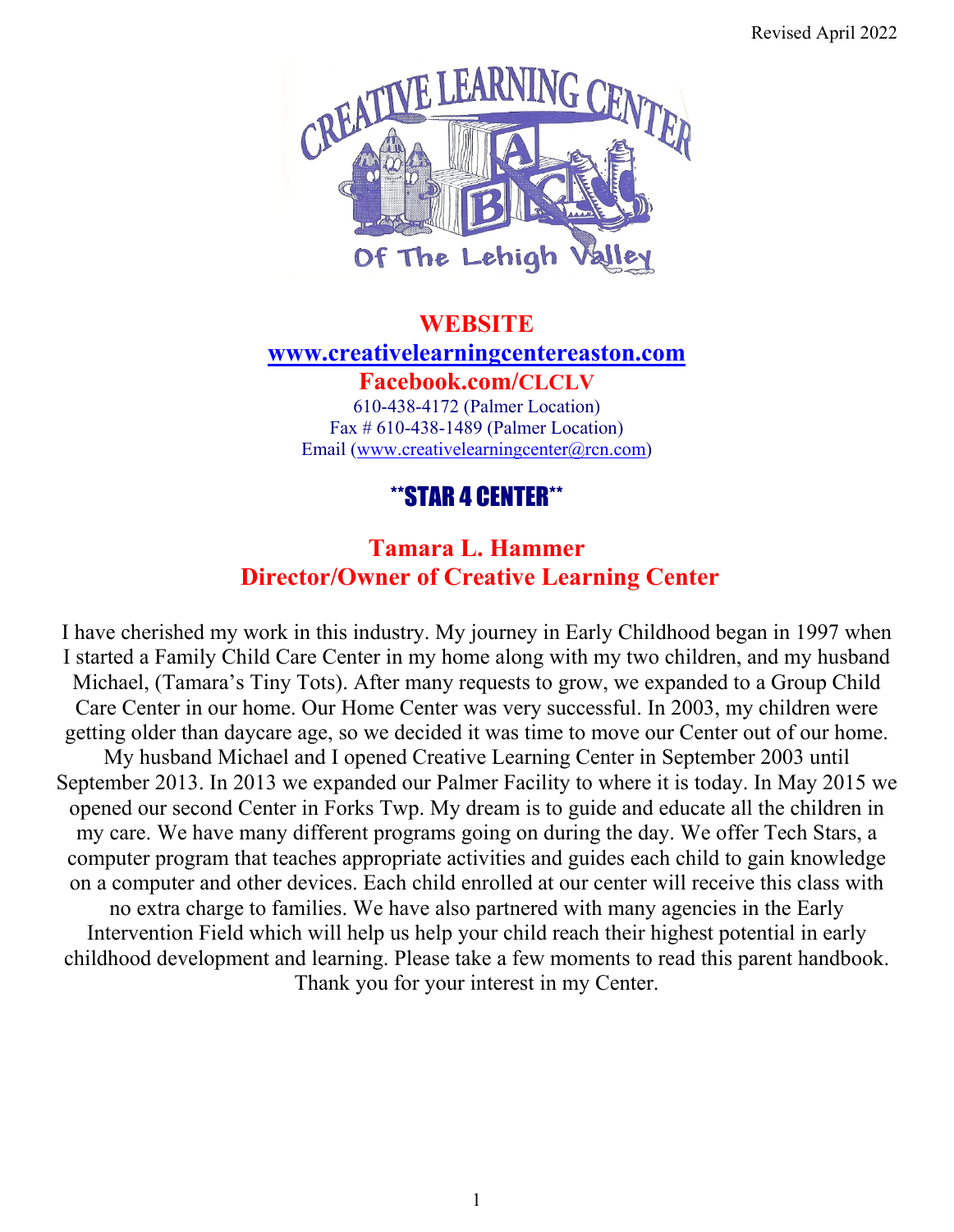# **ENROLLMENT IS OPEN TO CHILDREN**  AGES 6 WEEKS THROUGH 11 YEARS

| Infant Care/Young Toddler | Childcare ages 6 weeks possibly through 18 months (steady walking) |
|---------------------------|--------------------------------------------------------------------|
| <b>Toddler Care</b>       | Childcare age 1 year old (potty train ready)                       |
| Pre-School I              | Childcare age 2 years old                                          |
| Pre-School II             | Childcare ages 3 years old                                         |
| Pre-School III            | Childcare ages $4 - 5$ years old                                   |
| School Age $K - 5th$      | Kindergarten/Before & After School/Summer                          |

#### **WELCOME**

We at Creative Learning Center understand anxiety about leaving your children in the care of others while trying to work. CLCLV is compassionate to your feelings and will provide a caring, loving, safe, enriched environment for your child. Your child will be in a program that emphasizes creative arts and crafts, along with a kindergarten readiness program with ageappropriate activities to promote healthy child development.

We strive to develop the whole child in an atmosphere rich in experience and varied in activities. We offer opportunities for your child to grow and learn in a safe, happy, nurturing and stimulating environment. We work individually and in group settings to meet the needs of all children. Our desire is that your child feels confident to explore his or her world, to develop a positive self-esteem and to respect one-self and others.

CLCLV is a non-smoking tobacco free facility including the outdoor areas. Please adhere to this policy.

CLCLV Palmer is a STAR 4 Center (3421 Nightingale Drive Easton, PA 18045)

CLCLV Forks is a STAR 4 Center (1700 Sullivan Trail Suite #2 Easton, PA 18040)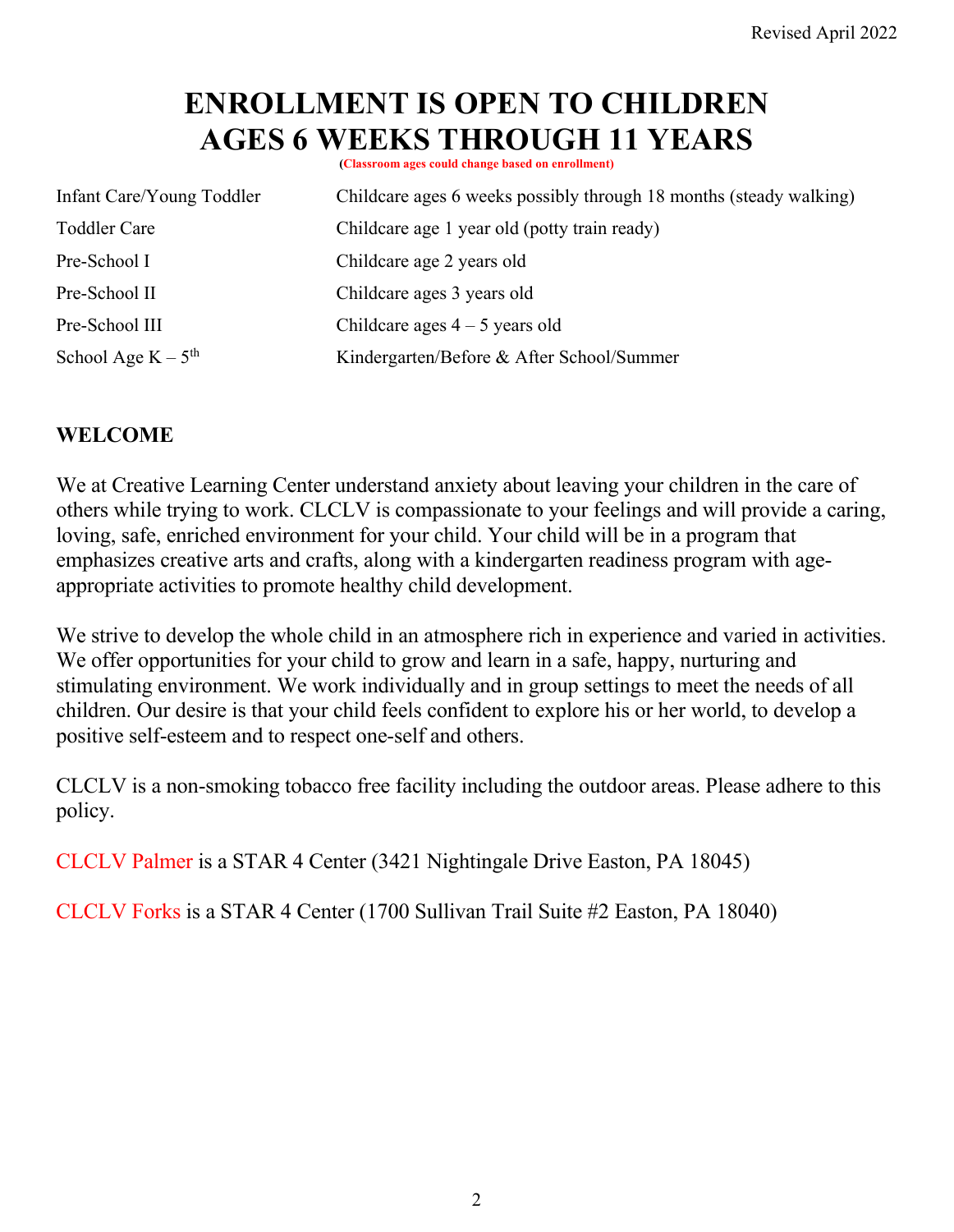# **Table of Contents**

| About the Owner                     | $\mathbf{I}$   |
|-------------------------------------|----------------|
| Welcome                             | $\overline{c}$ |
| Table of Contents                   | 3              |
| <b>Frequently Asked Question</b>    | $\overline{4}$ |
| Mission & Philosophy                | 5              |
| <b>Vision Statement</b>             | 5              |
| <b>Curriculum Statement</b>         | $5 - 6$        |
| Daily Schedule                      | 6              |
| <b>Tuition Rates</b>                |                |
| Holiday's Closed                    | 8              |
| <b>General Requirements</b>         | 9              |
| Absences Policy                     | 9              |
| <b>Allergy Policy</b>               | 9              |
| Annual Fundraiser                   | 9              |
| <b>Birthday Policy</b>              | 9              |
| <b>Biting Policy</b>                | 9              |
| <b>CACFP</b>                        | $9-10$         |
| Child Abuse Policy                  | 10             |
| <b>Communication Policy</b>         | 10             |
| Discipline Policy                   | 10             |
| Fire Regulation Policy              | 10             |
| Illness & Medication Policy         | 11-12          |
| Language Policy                     | 12             |
| Parent/Teacher Conferences Policy   | 12             |
| Parents who are Teachers            | 12             |
| Part-Time Policy                    | 12             |
| Referral Policy                     | $13 - 15$      |
| School Age Homework Policy          | 16             |
| School Age Children                 | 16             |
| <b>Security Policy</b>              | 16             |
| Suspension/Expulsion Policy         | 16             |
| <b>Termination Procedure Policy</b> | 17             |
| <b>Transferring Records Policy</b>  | 17             |
| <b>Transition Policy</b>            | 17             |
| Under the Influence Policy          | 17             |
| <b>Vacation Policy</b>              | 17             |
| Stakeholder List                    | 18             |
| <b>Parental Reminders</b>           | 19             |
| <b>Evacuation Plan</b>              | 20             |
| <b>Enrollment Forms</b>             | $21 - 33$      |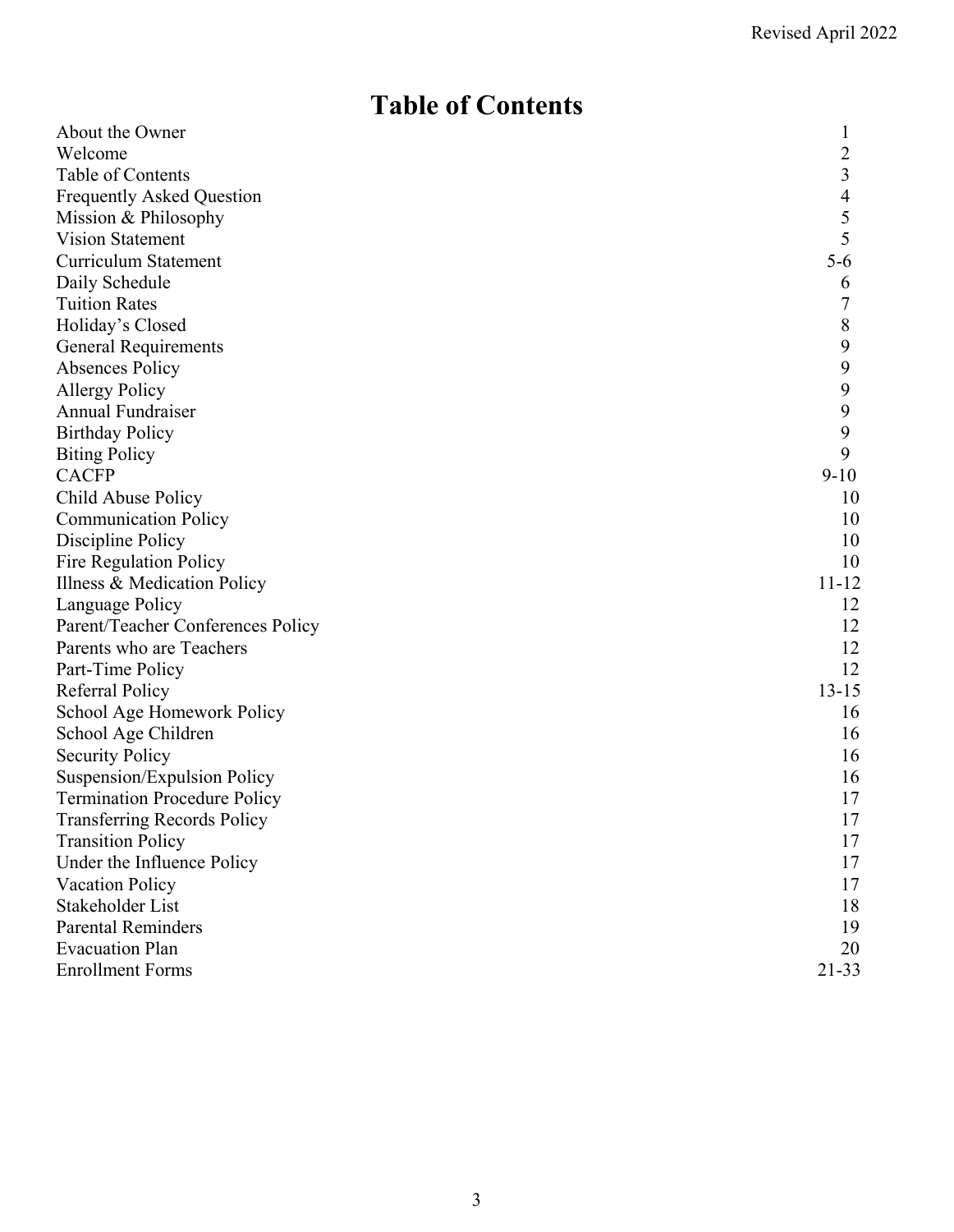# **Frequently Asked Questions**

#### **Do I have to pay for care when my child is sick, holiday or inclement weather?**

Yes, you pay the same amount every week that was agreed upon at enrollment.

#### **What if a holiday falls on a day my child is enrolled?**

We will try to reschedule a missed day because of a holiday however we cannot promise we will be able to do this based on ratio and enrollment in the class that day.

#### **Do I receive a vacation week for my child that I do not have to pay?**

Yes, after 6 months of continuous care you receive one-week non-paid vacation yearly, unless your child does not attend in summer months.

#### **If I am a teacher, must I pay for summer months when I am off?**

No, however, you put this in writing when you sign up your child, leave a deposit in June for your first week back to school in August and you pay every week of care from the start of school to end (August-June). You will not have to pay through the summer if your child is not in attendance. We do offer and encourage you use part-time care through the summer months to maintain routine for your child.

#### **When is payment due?**

Monday the week of service by 6:30pm. If you are paying bi-weekly or month, you must pay ahead. Title 20 copays are due every Monday and if not paid, we must report to Title 20. Your balance must be paid in full weekly or your child will not be allowed to return until your balance is paid in full.

#### Is my Deposit refundable? Deposits are NON-REFUNDABLE.

#### **How do I pay, Check-Cash-Credit Card?**

We accept cash, check, credit card or online banking through your financial institution. If paying with cash, please place in an envelope with your last name and the amount given to be placed in our drop box outside of Ms. Tamara's office. If writing a check, please write your child's name on your check. If using a credit card through Procare, there is a convenience fee of 2.5%. You may use online banking and schedule a check to be sent every week.

#### **IF YOU CAN NOT PAY YOUR TUITION, YOU MUST CONTACT TAMARA OR MIKE DIRECTLY TO SET UP A PAYMENT PLAN UNITL YOU GET BACK ON TRACK.**

#### **Is there a late fee if I pick up after my contracted hours or after business hours of 6:30 PM?**

Yes, if you need extended care past our designated 10-hour day, we charge \$30.00 per child, per day. If you arrive past business hours of 6:30pm, there is a late fee of \$20 for the first 15 minutes then \$1.00 per minute thereafter.

#### **Do you serve meals?**

Yes, for infants are offer Target brand formula (Regular, Sensitive and Soy), oatmeal and rice cereal at 4 months old, Gerber stage 2 fruits and vegetables at 6 months old. For toddlers through school age, we offer daily hot breakfast, hot lunch, snacks, milk and juice. This is included within your tuition!

We are part of PA Food Program and we are a **PEANUT Free Center**.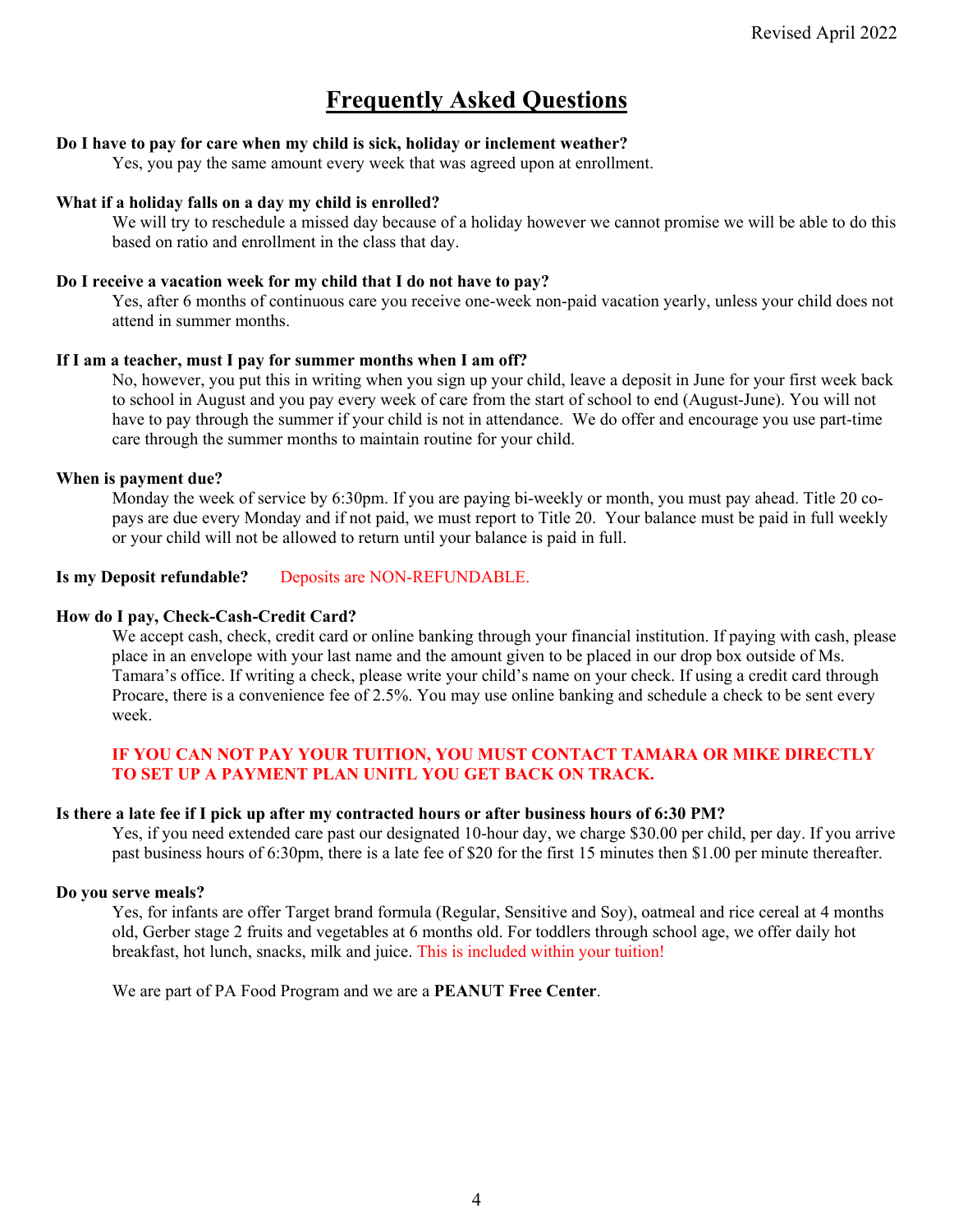# **MISSION & PHILOSOPHY STATEMENT**

The responsibility of this facility is to educate and develop each student's potential for creative, intellectual, social and emotion growth. It is the purpose of our facility and its faculty to provide each child with the ability to identify the necessary tools required to establish relationships, conquer obstacles, accomplish goals, and solve problems. Our responsibility to these children is to foster an understanding and appreciation of our multicultural, multiethnic, and economically diverse population which is an important factor in developing peer respect with each individual child.

The **Montessori Method** focuses on the development of the total child where each child's unique personality is encouraged; each is respected as an important member of the community. Each child has the opportunity to work at his or her own pace to indulge in the innate willingness to learn. The Montessori approach offers a broad vision of education as an aid to life. It succeeds because it is based on the natural development of the total child.

### **VISION STATEMENT**

Our lifelong commitment to all children we serve parents, teammates & our community neighbors and partners. We are dedicated to providing a creative self-directed childhood program, through which each child will gain selfconfidence and grow to become a productive confident citizen in our society.

# **CURRICULUM STATEMENT**

The Creative Curriculum grows and changes along with the early childhood field as we learn from current research and gain new insights about what teachers need to know in order to teach effectivity.

The Creative Curriculum resources are designed to support teachers at all levels of experience in planning and implementing a high-quality developmentally appropriate program. It's effectiveness in helping children acquire social competence are implemented as intended. Like a blueprint, they exist only on paper until they are interpreted and used to build our program.

The Creative Curriculum is based on five fundamental principles. They guild practice and help us understand the reasons for intentionally setting up and operating early childhood programs in particular ways. These are the principles:

- Positive interactions and relationships with adults providing a critical foundation for successful learning.
- Social-Emotional competence is a significant factor in school success.
- Constructive, Purposeful play supports essential learning.
- The physical environment affects the type and quality of learning interactions.
- Teacher- Family partnership promote development and learning.

We partner with EASD, NASD and surrounding schools, we utilize PA Early Learning Standards to establish appropriate curriculum to prepare each child for higher education. We utilize child observations along with the child's interest to help plan and guide the development of each child. Assessment tools used are Teaching Strategies Gold and or Ages and Stages which is used for our 45-day assessment. Educators will conduct assessments throughout the school year to determine the needs of each child. We connect with parents in curriculum by posting lesson plans and conducting Parent Teacher Conferences throughout the school year.

Our Classrooms are set up in learning centers based on the key learning areas where children can be guided to work independently resulting in successful discovery which begins to develop positive self-image.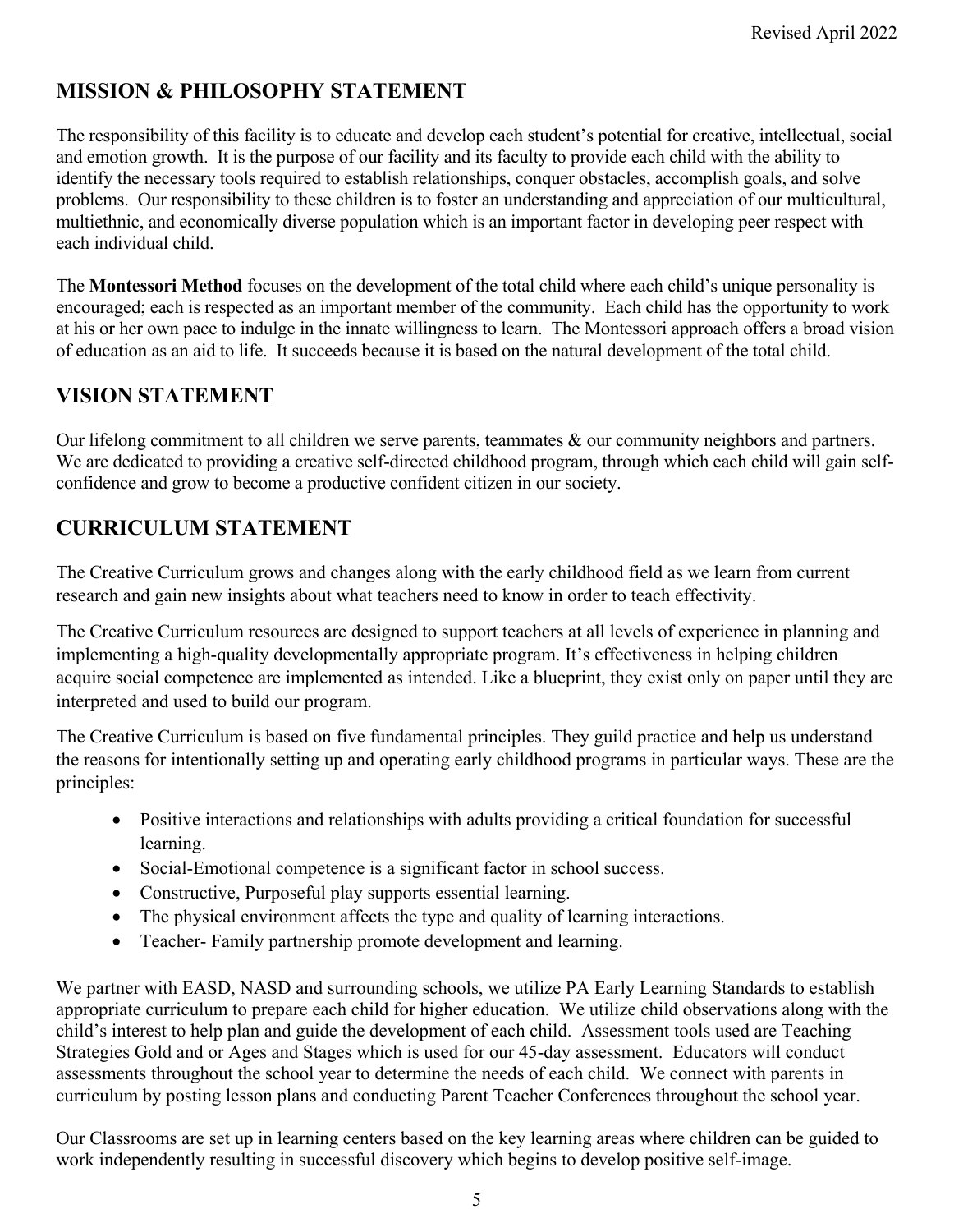Our Environment is center based which allows the children to independently work and develop skills; based on the Montessori Method each child is encouraged to work at his/her own pace and will build self-esteem by conquering the challenges of the work that is presented in each learning center.

Educators at CLCLV with a background in Early Childhood Education or a related field use their education and expertise to teach young children. Each educator is trained annually based on DHS and Keystone Stars guidelines.

#### **Staff Education Trainings & Certifications**:

FBI Criminal History Clearance, PA Child Abuse Clearance, PA State Criminal History Clearance, National Sex Offender Registry, Infant & Child CPR, First Aid, Fire Safety, Child Abuse Prevention, Keystone Stars 101 and Stars 102, Common Illness, Health and Safety, Classrooms Observation.

Parent involvement is encouraged and respected by the educators and child in order to display co-responsibility for the students' many areas of development, behavior and basic needs. Educators will assist families with adjustment of transition from pre-kindergarten to kindergarten.

# **Daily Schedule**

| Center Opens-Small Group Play                     |
|---------------------------------------------------|
| <b>Breakfast</b>                                  |
| Clean up/Bathrooms                                |
| Circle Time/Arts/Centers/Gross Motor              |
| Lunch                                             |
| Quiet Time/Nap                                    |
| Snack                                             |
| Physical Education Activity/Center Play/Free Play |
| <b>Center Closed</b>                              |
|                                                   |

#### **\*\*Parents Please Supply**: **Center Provides\*\***

- \* Blanket/Pillow/Crib Sheet CACFP PA Food Program includes: formula,
- \* Diapers/Wipes/Formula/Baby Food baby food, hot breakfast, hot lunch, snacks, drink
- \* One bottle or sippy cup per mealtime
- \* Change of clothes, extra underwear, socks
- \* Summer: Sunscreen/Bug spray \* NO Flip Flops
- \* Winter: Gloves, hat, coat, boots

#### **Center Hours**

\*The center will be open Monday through Friday from 6:30 am until 6:30 pm.

#### **Inclement Weather Information**

CLCLV's policy is to remain open even when public schools are closed. If we are in a state of emergency which causes extremely hazardous driving conditions, announcements for late openings, early dismissals or the possibility of closing the Center, will be made on **Facebook and ProCare Connection app**

#### **You are still responsible for tuition when we are closed for inclement weather**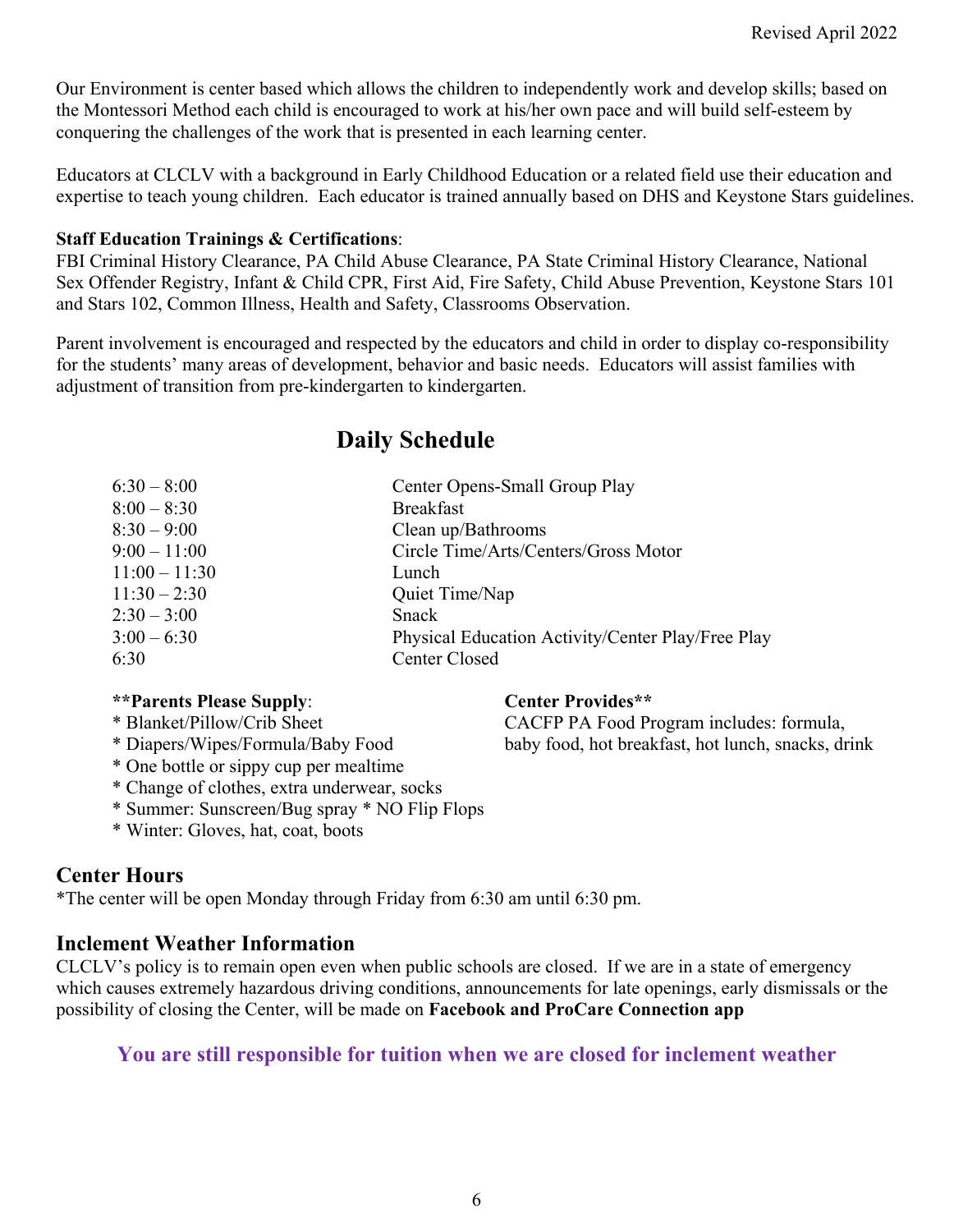### **Tuition Rates UPDATED FOR January 2022**

**Contracted weekly tuition is expected regardless of sick days, holidays, and inclement weather** 

#### **Rates increase each January unless notified otherwise**

#### **Payment due Monday!**

#### **Tuition includes Breakfast, Lunch, Snacks, and Drinks CACFP (PA Food Program) approved meals**

|                                        | <b>Full Time</b><br>5 days up to<br>10 hours per<br>day | <b>Part Time</b><br>5 days up to<br>5 hours per<br>day | <b>Part Time</b><br>4 days a week | <b>Part Time</b><br>3 days a week | <b>Part Time</b><br>2 days a week |
|----------------------------------------|---------------------------------------------------------|--------------------------------------------------------|-----------------------------------|-----------------------------------|-----------------------------------|
| Infants (6wks-12mths)                  | \$260                                                   | N/A                                                    | \$240                             | \$220                             | \$196                             |
| Toddlers (1)                           | \$255                                                   | \$213                                                  | \$235                             | \$209                             | \$182                             |
| Preschool 1 (2)                        | \$250                                                   | \$209                                                  | \$230                             | \$203                             | \$176                             |
| Preschool 2 (3)                        | \$240                                                   | \$203                                                  | \$220                             | \$193                             | \$169                             |
| Preschool 3 (4)                        | \$230                                                   | \$199                                                  | \$210                             | \$188                             | \$169                             |
| School Age Summer<br>$1^{st} - 5^{th}$ | \$195                                                   | \$171                                                  | \$167                             | \$161                             | \$148                             |

*New rate agreements will be made after room transitions or child birthday* 

| <b>SCHOOL YEAR <math>K - 5th</math> Grade</b> |                                           |
|-----------------------------------------------|-------------------------------------------|
| AM or PM 6:30-8:30                            | \$120 Includes Breakfast or Snack         |
| AM & PM                                       | \$145 Includes Breakfast and Snack        |
| <b>Hybrid Schedule</b>                        | \$175 Includes Breakfast, Lunch and Snack |
| <b>Virtual Schedule</b>                       | \$215 Includes Breakfast, Lunch and Snack |

#### **SCHOOL CLOSED K – 5th Grade extra \$30.00 a day**

**Extended care**: More than 10 hours a day add, **\$30.00** per child, per day **Late pick-up:** Arrival after 6:30 pm **\$20.00** for first 15 minutes and **\$1.00** for every minute thereafter **Registration Fee**: \$40.00 at time of enrollment (one time only fee) 10% discount for each additional sibling FT care 10% discount for active or veteran military families

# **Title 20 Families must pay their COPAY every MONDAY per CCIS. You MUST give the center a 2-week written notice before you withdraw your children.**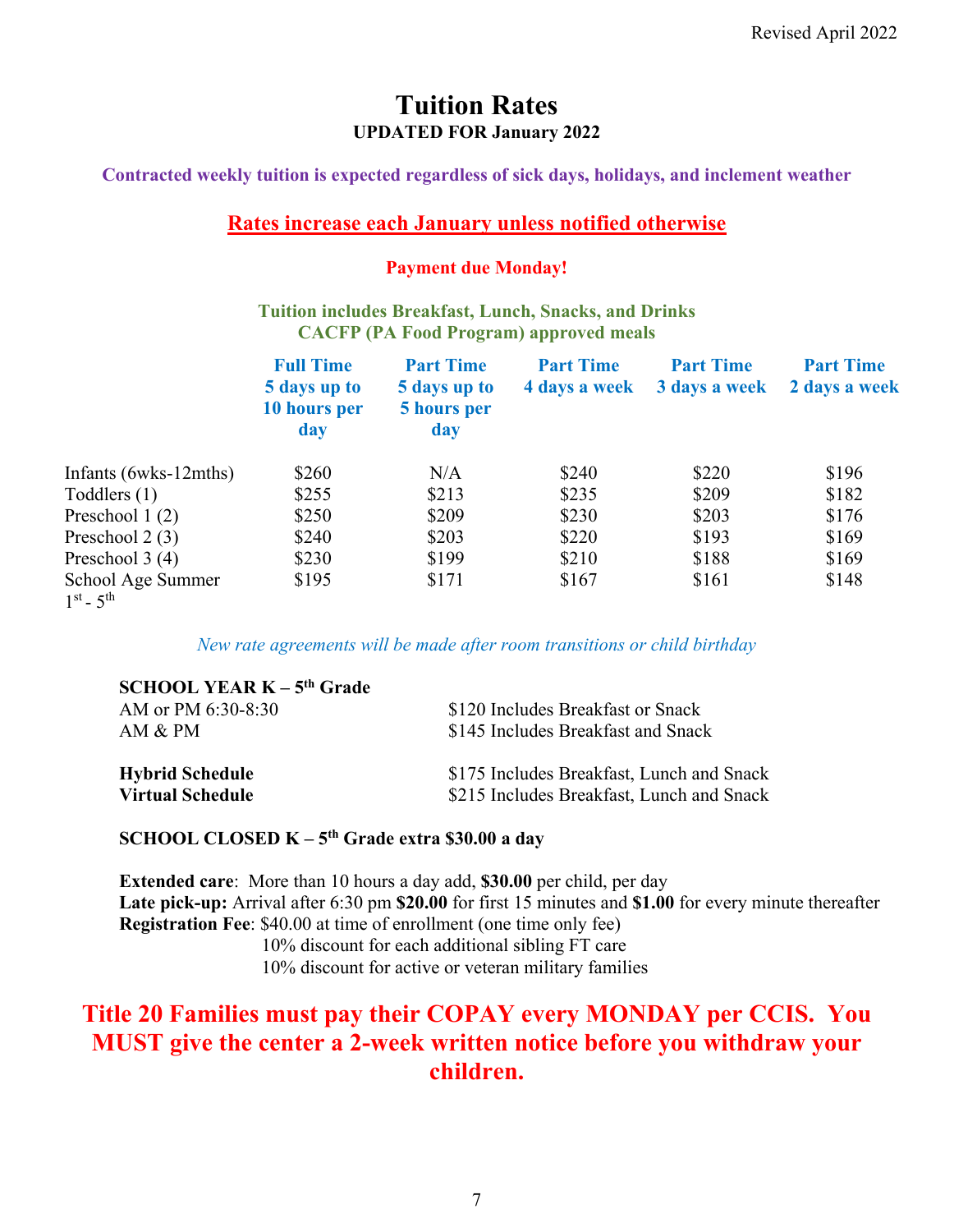# \*\*\*\*\*\*\*\*\*\*\*Holidays the Center is closed\*\*\*\*\*\*\*\*\*\*\* **These are Paid Holidays**

New Year's Eve possible close or early dismissal at 1:00

New Year's Day

Day after New Year's if holiday falls on a Thursday

Good Friday (In-service Training Day)

Memorial Day

Independence Day

Labor Day

Columbus Day (In-service Training Day)

Thanksgiving (Thursday & Friday)

Christmas Eve possible close or early dismissal at 1:00

Christmas Day

Day after Christmas if Holiday falls on Thursday

\*\*\*\*\*\*\*\*\*\***Please check current year calendar\*\*\*\*\*\*\*\*\*\***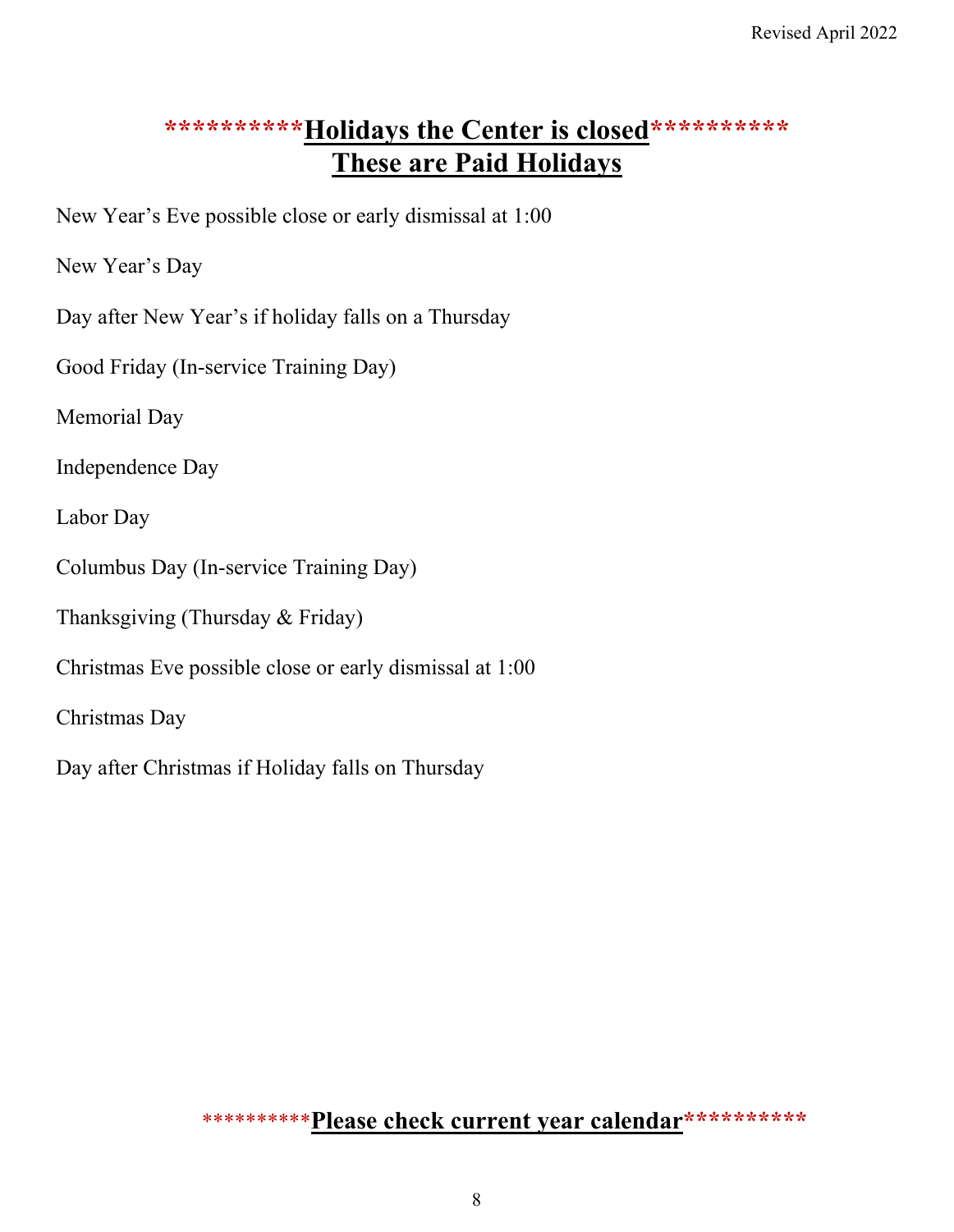### **General Requirements**

#### PARENTS RESPONSIBILITIES:

- Read all literature within Parent Handbook and information posted on website, Facebook, as well as stay abreast on any communications sent via email or newsletter
- Complete registration forms and provide emergency contact information twice a year
- Notify Director when information changes
- Complete Health Forms within 60 days of enrollment then updated every 6 months for infant/young toddler and updated yearly for older toddler/preschooler
- Update medical records with scheduled visits to the child's doctor.
- Complete Food Program Enrollment and Eligibility Forms
- Sign child/ren into center upon drop off and sign child/ren out of center upon pick up
- Contact Center when child will not be attending
- Extra set of clothes with your child's name marked clearly on clothing, sneakers or shoes, no flip flops
- Diapers and wipes if needed
- Bottles, formula, and baby food if needed marked with your child's name
- Crib sheet for crib or nap mat, blanket and pillow that fits in a draw string bag
- Medicine… if needed, prescription or non-prescription medicine, parents should send a written notice to the center from your doctor describing the time and amount that the medication must be administered to your child, original bottle only. Fill out Medical Log provided in your child's classroom.

#### **Absences Policy**

Parent/Guardian is responsible for payment of tuition each week. No reductions are given for illnesses shorter than 10 consecutive business days. Illnesses must be accompanied by a doctor's note stating the length of 10 business days of illness or longer for a credit to be approved.

#### **Allergy Policy**

We are a PEANUT FREE Center because of peanut allergies. We ask all parents with a child with a specific food allergy to go through our Monthly Menu and circle what your child can not have. Our cook will make sure to make an alternative meal.

#### **Annual Fundraiser**

Every school year we do two (2) fundraisers per year for a specific project. We ask that all parents participate. We also pick a specialty product to do an additional Fundraiser, which is optional.

#### **Birthday Policy**

Birthdays are a special time for your child. You may send a special snack of individual treats such as cupcakes, brownies, cookies, etc. Please make arrangements with me in advance so we can plan this for a snack time and so we can talk about any food allergies that may be present by another student. We are a peanut free center.

#### **Biting Policy**

Biting is not a form of VIOLENCE. If a child, ages infant through 3 years old, is biting it typically is because of frustration based on lack of language skills. We DO NOT dismiss children who bite. Rather, we as parents to contact Early Intervention to evaluate for a potential speech delay.

### **CACFP (Food Program)**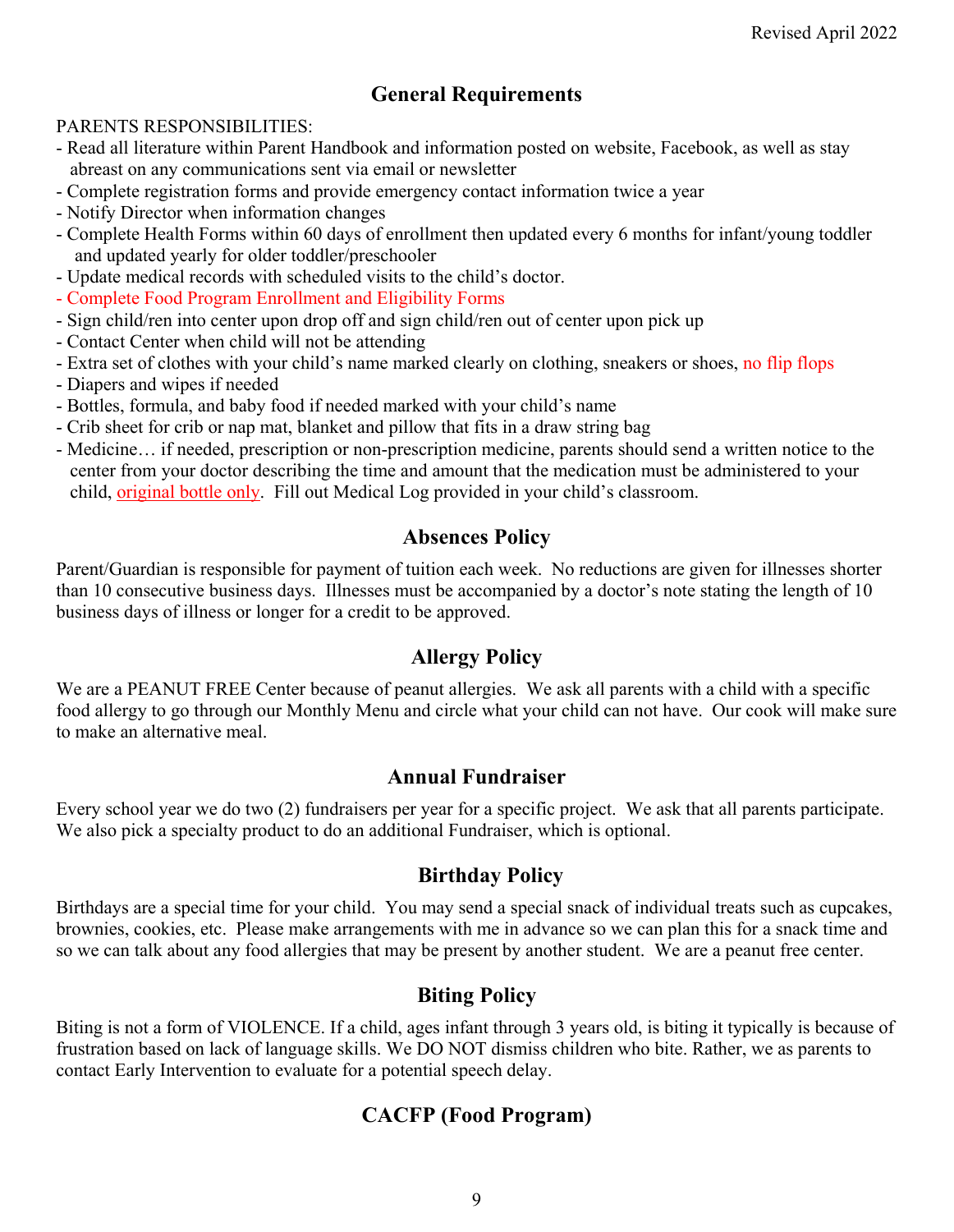**"All Meals served to children under the Child and Adult Care Food Program are served at no separate charge regardless of race, color, national origin, sex, age, or disability. There is no discrimination in admission policy, meal service, or the use of facilities." The compliant procedures: Any complaints of discrimination should be submitted in writing within 180 days of the incident to the USDA, Director, Office of Civil Rights, Washington, D.C. 20250** 

#### **Child Abuse Policy**

CLCLV has a Standard Code of Ethics – Child Abuse Policy, which outlines procedures to be followed in the event of suspected child abuse. All staff are trained on these standards. Each staff is a mandated reporter for the State of PA. By law they must call if they suspect abuse.

#### **Communication Policy**

Each month there will be designated, thematic unit of learning. Each week in that month we will be focusing on elements of that month's theme. Holidays will also be covered with each particular month. \*\*\*If holidays are a problem with any parent/guardian please discuss with the director, and a solution will be discussed. At the beginning of each month parents are asked to visit our website creativelearningcentereaston.com to print the current newsletter expressing the goals of that month and the goals of the next month. Each parent should download the Procare App to their phones to obtain daily notes, goals, lesson plans, etc. All objectives in general for each child are as follows:

- To make choices knowing consequences
- To work independently and cooperatively
- To share with other children
- To develop self-motivation skills
- To improve listening skills
- To maintain feelings of security
- To provide "meaningful play"
- To have consideration for others and show kindness
- To show respect to self, others and the earth

### **Discipline Policy**

Creative Learning Center believes that discipline is to be a learning experience, not a punishment or shameful experience.

- First unacceptable behavior, the child will be given a warning by the director.
- Second unacceptable behavior, the director will ask the child to take a break from the group until the child is able to cooperate with the rest of the group.
- Third unacceptable behavior, the director will speak to the child's parent/ guardian.
- Fourth unacceptable behavior, the director will have a conference with the child and parent/guardian. During this conference, hopefully we can decide how to handle this situation in the best interest of the child. If parent/guardian and director cannot come to an agreement with the behavior of the child, the director may terminate the agreement with the parent/guardian for child care without any notice if this is in the best interest of the daycare and all the other children.

### **Fire Regulation Policy**

As required by the State of Pennsylvania, Creative Learning Center must document at least six fire drills per year. The Center will have fire evacuation plans posted within the structure. This will enable all personnel and children to be aware if a real situation would occur.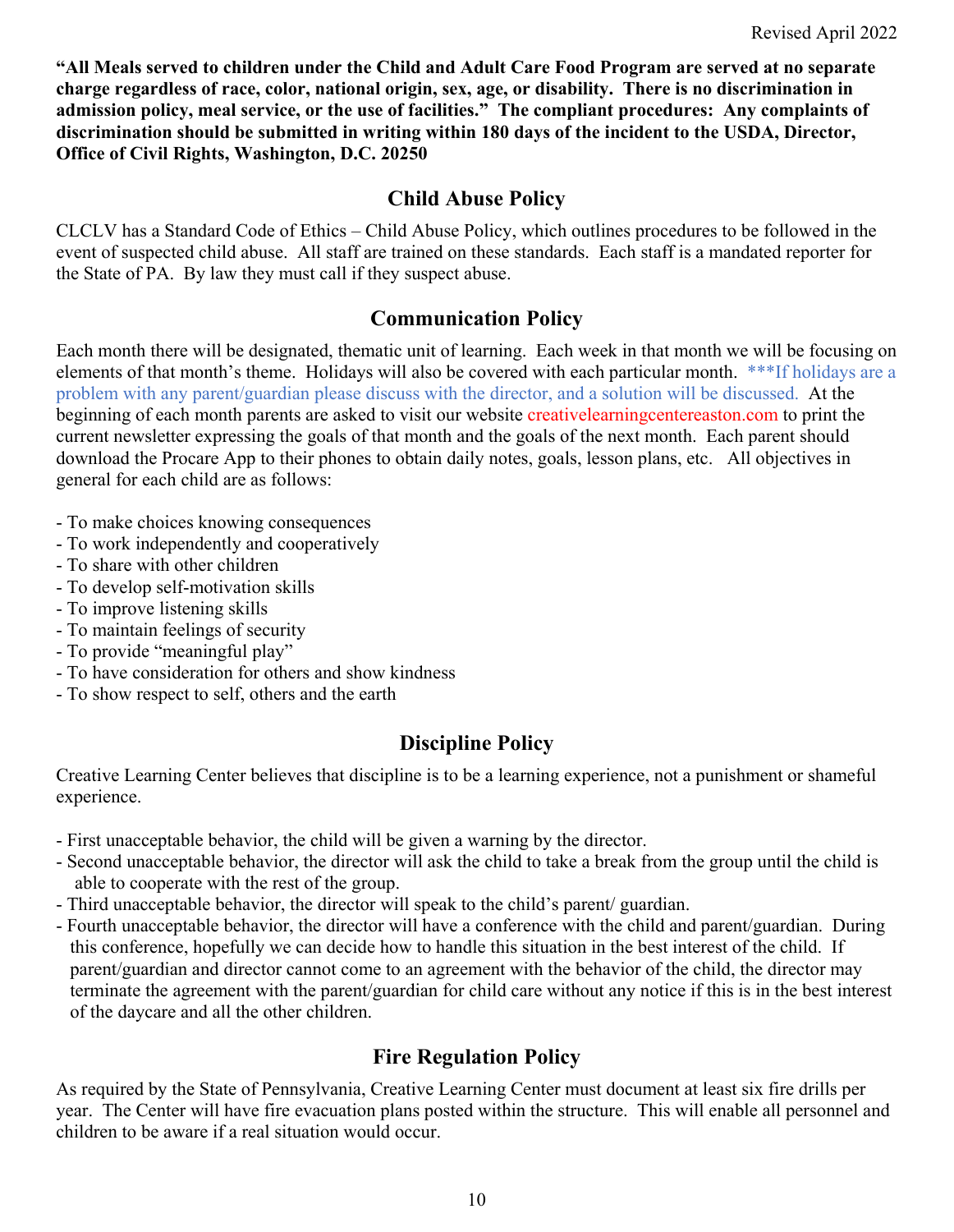# **Illness & Medication Policy**

Parents/Guardian must agree to notify the Center and to make other arrangements if your child shows signs of the following:

- **Fever** higher than 101.0
- **Vomiting** must be vomit free for a FULL 24 HOURS!
- **Diarrhea** after 2 diarrhea diapers, or uncontainable in underwear child must be removed for a full 24 hours per CLCLV. The American Academy of Pediatrics and The Department of Health requires a full 7 days free of diarrhea (if you have any questions, please call 1-800-243-2357) however, we know it is important that you go to work, so we will only require a 24-hour separation. Please understand we are trying to stop the spread of illness even though this may create a hardship, your child should come first when they are sick!
- **Any contagious disease** (Chicken pox, Pink Eye, Lice)
- **Severe pain or discomfort** in any area of the body
- **PRESCRIPTION MEDICATION: we are required by DHS to have the original prescription label along with a note from your child's doctor including name of medication, reason for the medication, time and amount of dosage for us to administer the medication.**
- **OVER THE COUNTER MEDICATION: we are required by DHS to have a note from the parent on file stating the name of the medication, the reason for it and the time and dosage of the medication.**
- If your child receives an antibiotic from your physician, your child will not be permitted back into the Center until he or she has had the antibiotic in their system for a full **24 hours**. **A note will be required** from your physician stating when the 24-hour period is up and that your child is allowed back into the Center. Once the antibiotic is in your child's system for 24 hours, which is usually 3 or 4 doses, your child will not be contagious to the other children.
- -Your child will not be permitted into the Center with a fever of 101.0 degrees or higher. If your child has a fever, he or she is contagious. Your child will infect the other children. Your child must not re-enter the Center until the fever is below 101 degrees for a full 24 hours. **WE cannot administer Tylenol/Ibuprofen to any child**. You will be phoned of symptoms during the day, a parent/guardian will be notified to pick up and you must pick up your child as soon as possible (within the hour).

#### **\*\*\*Parent/Guardian must have a physician's release before the child is allowed back into the Center**\*\*\* **\*\*\*Payment is required regardless of child's illness\*\*\***

- In the event that an emergency occurs, the child's parent/guardian will be called first. An ambulance will then be called. If the parent is not reached, the director will be in charge of all decisions concerning the child. A release form must be signed. Parents need to list specific medical doctors if they have a preference. If a parent also wishes to designate a particular facility over another, he or she must list them in order of preference. Parents will be responsible for payment of emergency medical treatment for illness or injury which may occur while your child is in attendance of the Center.

Parents must sign the Medication Log located in each room prior to the Teacher's administering medication to your child. Please see classroom Teacher for instructions of Medical Log and Medicine Box. Medication should be in original prescription box. We do not administer over the counter medicine without a Doctor's written prescription and instructions and Doctor's signature.

#### - **PRESCRIPTION MEDICATION: We are required by DHS to have the original prescription**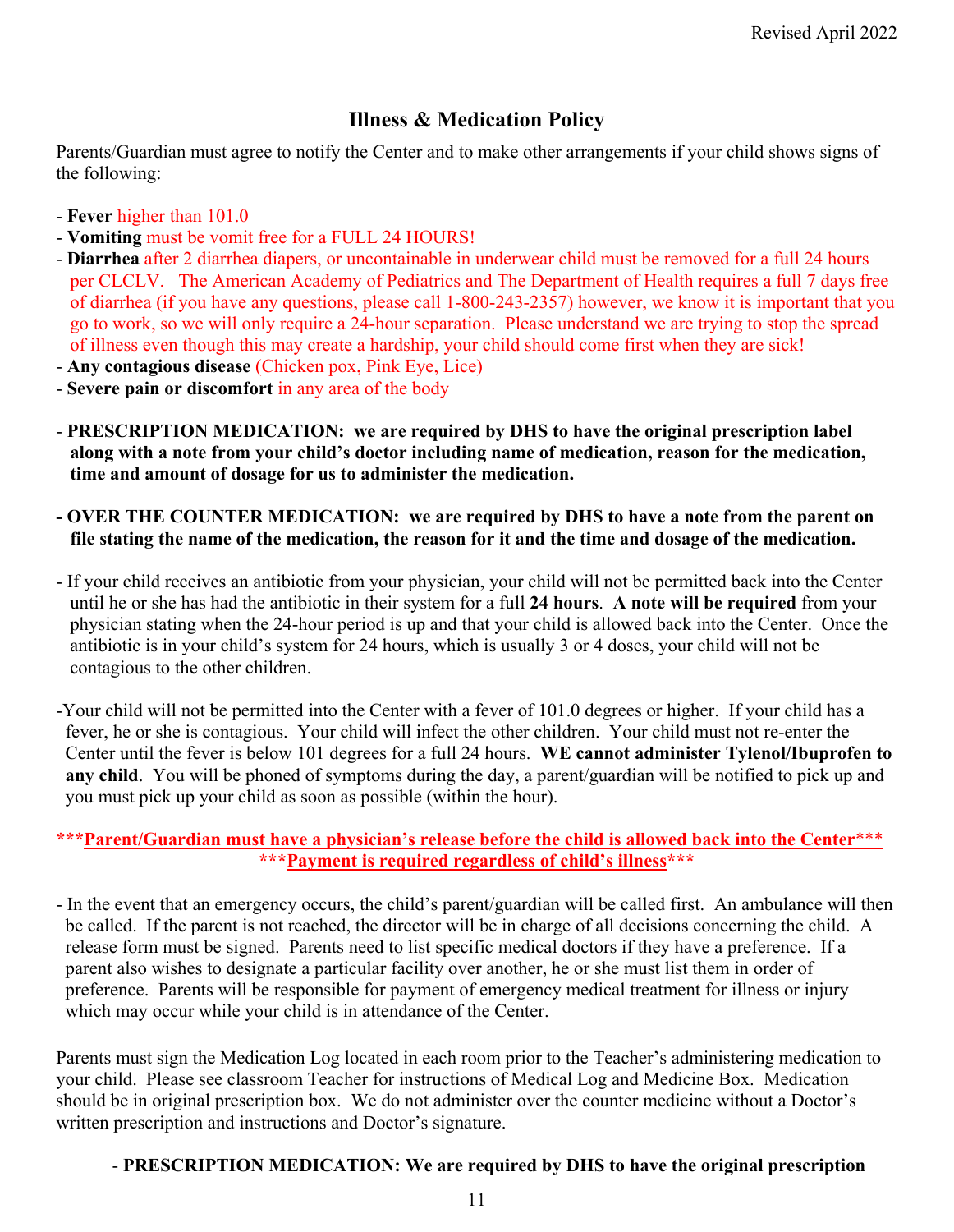**label along with a note from your child's doctor including name of medication, reason for the medication, time and amount of dosage for us to administer the medication.**

- **OVER THE COUNTER MEDICATION: We are required by DHS to have a note from your child's doctor on file stating the name of the medication, the reason for it and the time and dosage of the medication.**
- **ASTHMA/DIABETES: When a child requires specific medications such as an inhaler for Asthma or insulin for Diabetes. The Teachers and Parent/Guardian will have a meeting and possibly a training will be provided to staff, so everyone has knowledge to care for this specific child. Medications will be in place and all forms signed with notes from the doctors will be in the child's file.**

#### **Language Policy**

At least one member of the staff should be able to communicate with the Parent/Guardian and children in the family's native language (sign or spoken) or the facility will work with a translator to communicate with Parent/Guardian. Efforts will be made to support a child's and family's native language while providing resources and opportunities for learning English. Teachers will work with families to learn key words in their native language to communicate with the child or children in care. Props will be used such as picture schedules, translating tools etc. to help teachers communicate with the non-English child. Early Intervention could be called for an evaluation of the child to help support this child successfully function in the classroom.

#### **Parent/Teacher Conferences Policy**

There will be (2) **Parent/Teacher Conferences held annually**, each **November** and **April,** as well as a 45-day evaluation done on the 45<sup>th</sup> day of enrollment in each classroom your child enters. You will have time to sit down with your child's Teacher and discuss observation, development, etc. You will see signup sheets in your child's room on your child's **Parent Board** to do a face-to-face conference or phone conference during your lunch break for parents who cannot make it in.

#### **During your conference:**

You will receive an evaluation on your child's progress. This form you will sign and take home.

There may be discussion regarding any behavioral issues that have developed in the classroom as well as any development delays discovered during assessment.

The Director/Assistant Director may be in attendance if such discussion occurs. CLCLV believes in Early Intervention. If we feel your child has a delay in any area of development we are hoping for full cooperation with parents/guardians to have a discussion regarding outside help through Early Intervention, Colonial IU or any other outside service.

#### **Parents who are Teachers**

Teachers that sign a contract for the school year must pay for every week between the months of September and June. There will be no paid vacation for teacher families since child/ren does not attend in the summer. You must leave a deposit in June to hold your spot for August/September.

#### **Part Time Policy**

Children enrolled for part-time care are encouraged to be dropped off by 9:30am so that they can receive the benefits of our educational program. Drop off is **REQUIRED** by 11:30am.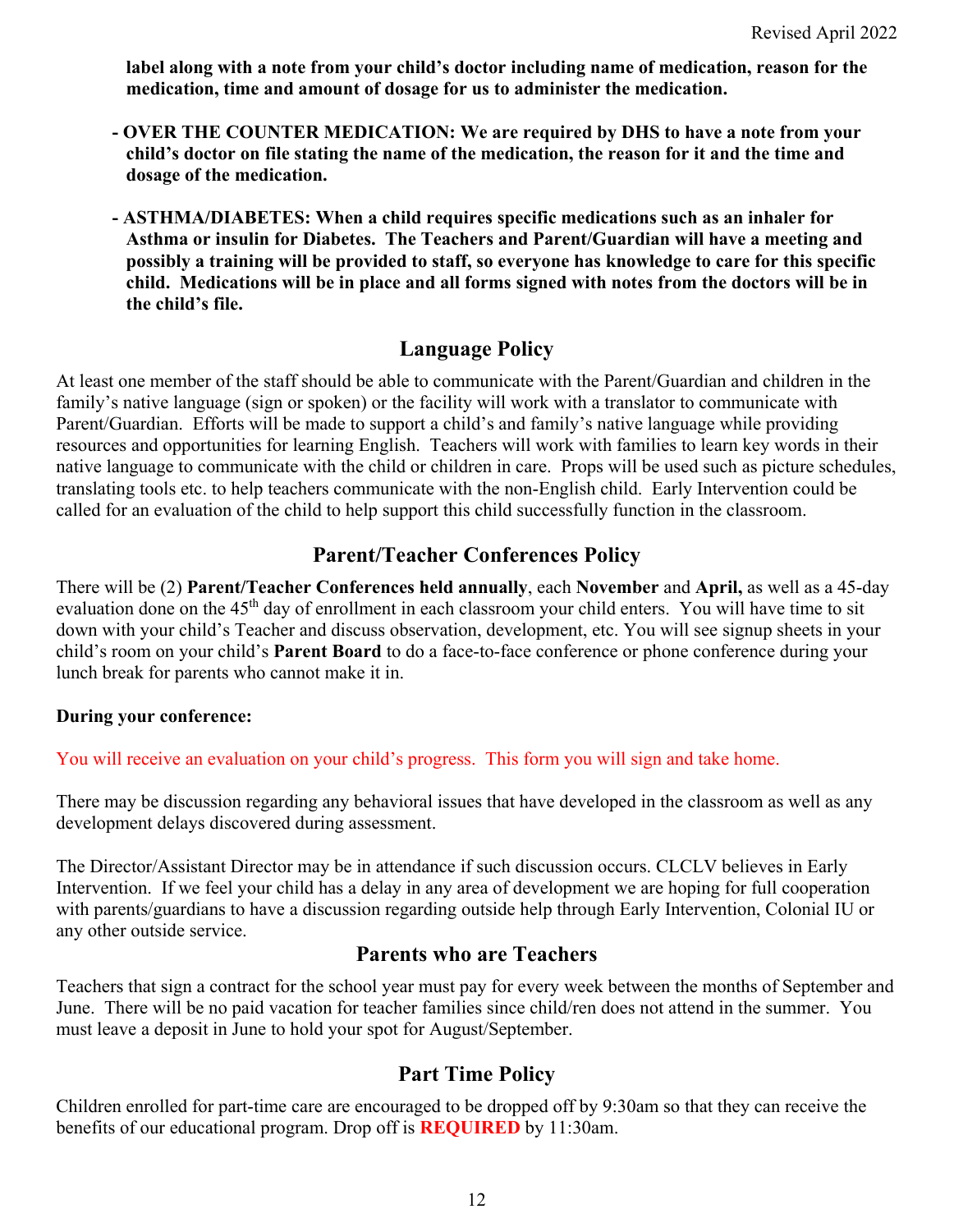# **Referral Policy**

#### **Any parents needing to contact Public, Social, Educational, Wellness Medical, Mental Health and Community Services see numbers below.**

| Subsidized Child Care<br>Early Learning Recourse Center                                                                                                                                                                                   | Northampton County | 610-437-6000                                                                                                                                                    |
|-------------------------------------------------------------------------------------------------------------------------------------------------------------------------------------------------------------------------------------------|--------------------|-----------------------------------------------------------------------------------------------------------------------------------------------------------------|
| Unconditional Child Care<br>Early Child Mental Health<br>Early Intervention (Birth-3)<br>Colonial Intermediate Unit (3-5)<br>Speech Therapy<br>Developmental Evaluations<br><b>Autistic Determination</b><br><b>Behavioral Counseling</b> |                    | 610-432-3919<br>800-528-7222 Ext.2328<br>610-829-4800<br>610-252-5550                                                                                           |
| The Special Kids Network<br>Chip<br>Community Services for Children<br>Northampton County Assistance Office<br>Caring Foundations Blue Chip of PA<br>Aetna US Health Care CHIP of PA<br>WIC (Women Infant and Children)<br>WIC            |                    | 1-800-986-4550<br>1-800-549-7101<br>610-437-6000<br>610-250-1745<br>1-800-KIDS-101 (5437)<br>1-800-822-2447<br>610-435-5673 Allentown<br>610-691-6491 Bethlehem |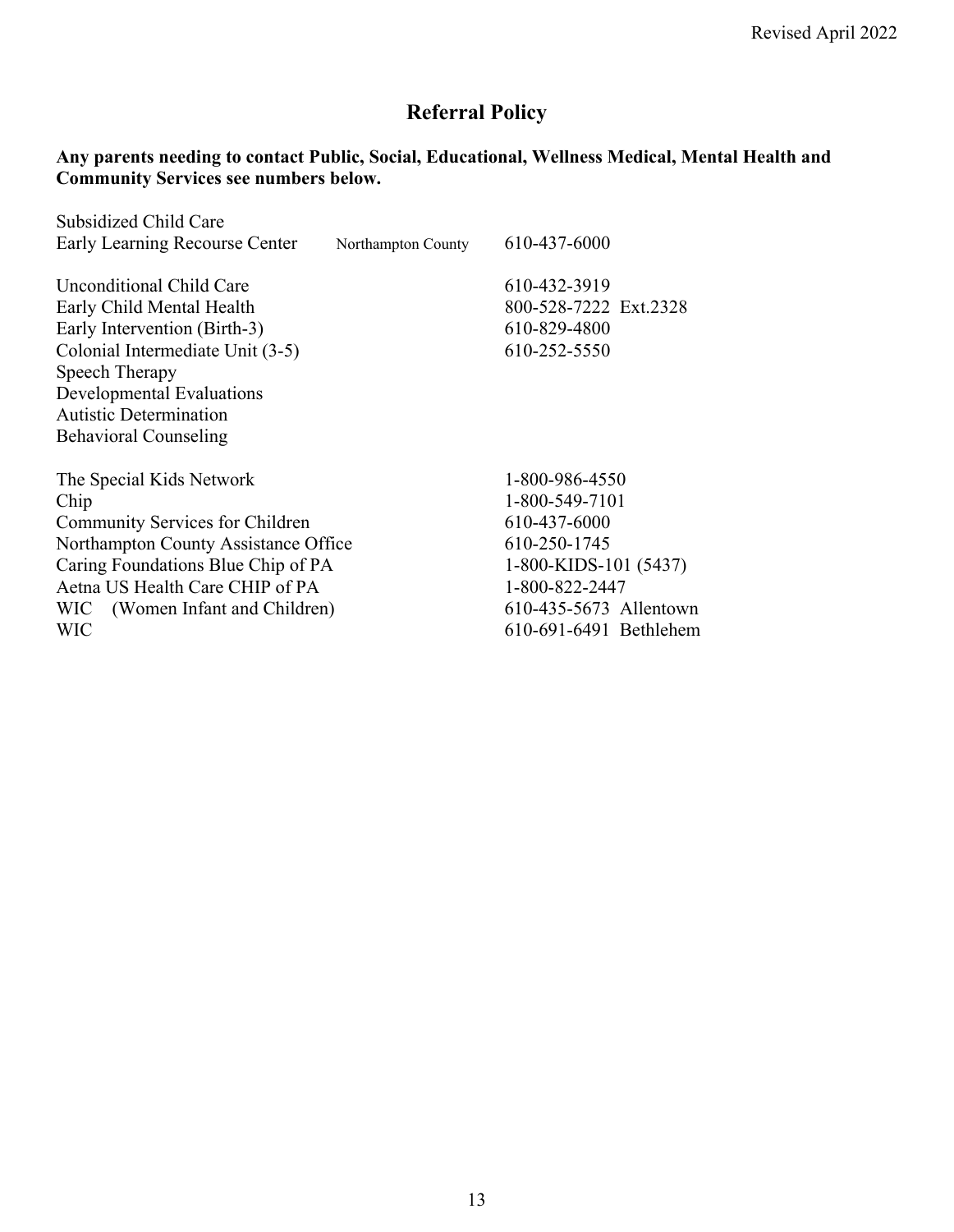Creative Learning Center of the Lehigh Valley ALL LOCATIONS Forks/ Palmer EVALUATION/ASSESSMENT

To Parents/Guardian:

The first 5 years of life are very important to your child because this time sets the stage for success in school and later life. During infancy and early childhood many experiences should be gained, and many skills learned. It is important to ensure that each child's development is proceeding without problem during this period; therefore, we are interested in helping you follow your child's growth and development. You can help us by providing us with permission to complete evaluations on your child's progress. There may be questions we need to ask you from time to time regarding areas of development that you observe at home, but for the most part this evaluation can be done here at school. This is part of Quality Child Care through Keystone Stars and we need to begin this program for every student enrolled. These evaluations will be done and will follow your child through this Center and then into Elementary School.

If there are concerns about your child we will contact, you directly and we can discuss any issue we observe. All information regarding your child will be kept completely confidential.

Sincerely,

Tamara L. Hammer Owner/Executive Director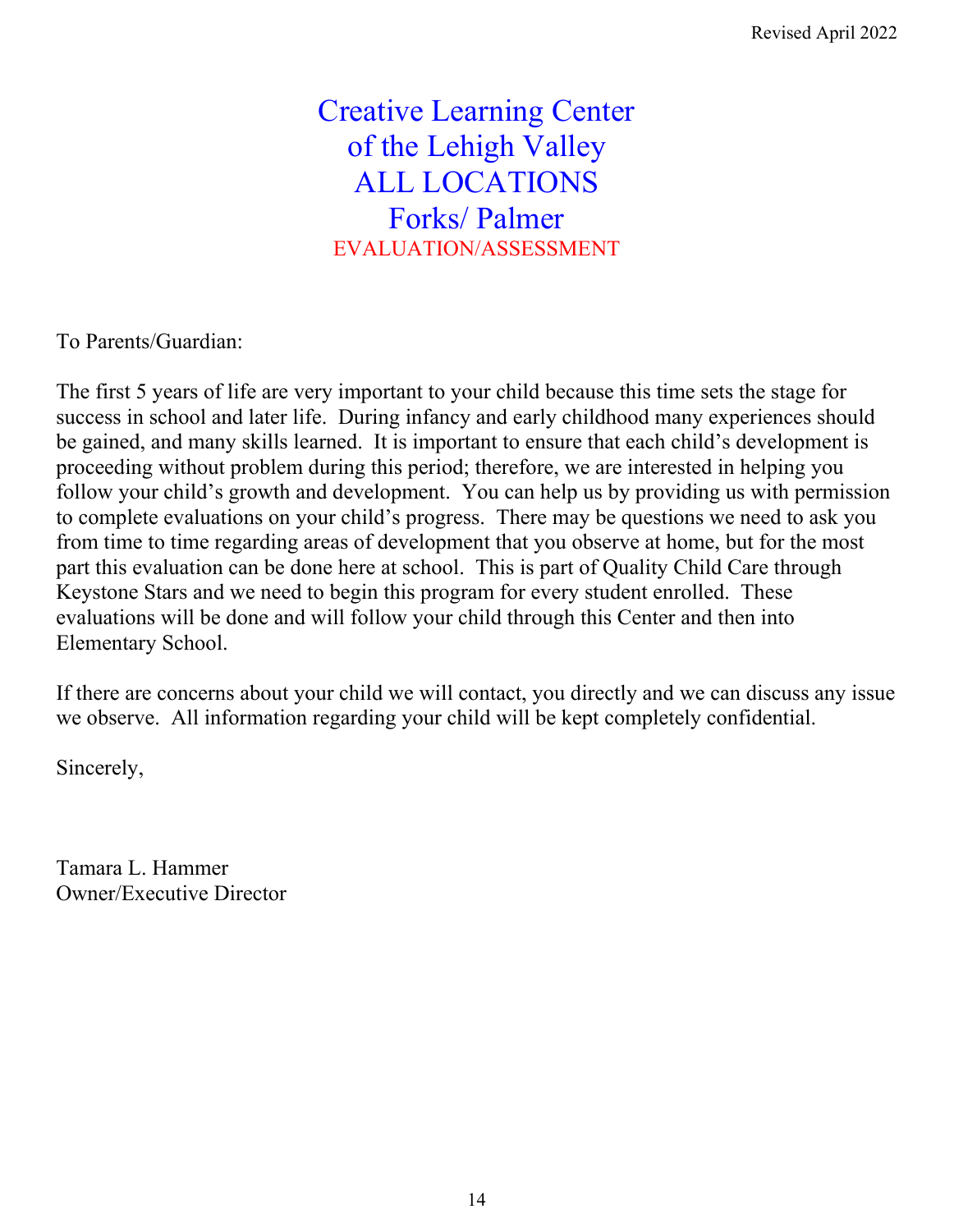#### **Inclusion of Children with Special Needs in the Child Care Setting**

All children should be included in all activities possible unless a specific medical contraindication exists. The goal is to provide fully integrated care to the extent feasible given each child's limitation. Federal and state laws do not permit discrimination based on the disability (i.e. Americans with Disabilities Act.

Studies have found the following benefits of inclusive child care: Children with special needs develop increased social skills and self-esteem; families of children with special needs gain social support and develop more positive attitudes about their child; children and families without special needs become more understanding and accepting of differences and disabilities; caregivers/teachers learn from working with children, families and service providers and develop skills in individualizing care for all children.

Teachers may need to seek professional guidance and obtain appropriate training in order to include children with special needs, such as children with severe disabilities and children with special health care needs such as chronic illnesses, into childcare settings. These may include technology-dependent children and children with serious and severe chronic medical problems. The childcare health consultant should be involved in the transition and enrollment process in order to support individual accommodations and the care of children with special health care needs. Every attempt should be made, however, to achieve inclusion if the parent/guardian so wishes.

#### **Process Prior to Enrolling at a Facility**

Children with disabilities and children with special health care needs and their families and teachers should have access to and be encouraged to receive a multidisciplinary, interdisciplinary, or transdisciplinary assessment by qualifies health providers before the child starts in the facility. This information needs to be shared with the parents/guardian's consent and agreement to disclose information if it is relevant to the health and safety concerns in the childcare setting. If all are consenting:

- A medical care plan developed by the child's primary care provider.
- Results of medical and developmental examinations.
- Assessments of the child's behavior, cognitive functioning or current overall adaptive functioning.
- Evaluations of the family's needs, cultural and linguistic differences, concerns and priorities.
- Other evaluations as needed

#### **Developing a service plan for a child with a disability or a child with Special Health Care Needs**

The parents/guardians of a child with a disability or a child with special health care needs, the child's primary care provider, any authorized service coordinator, any provider of intervention services, and the teacher should discuss and determine the type of frequency of the services to be provided within the child care facility. To serve children with varying forms and severities of disabilities or special health care needs, teachers should take a flexible approach to combine and deliver services. Parents/guardians must be involved to assure that the plan is compatible with their care and expectations for the child.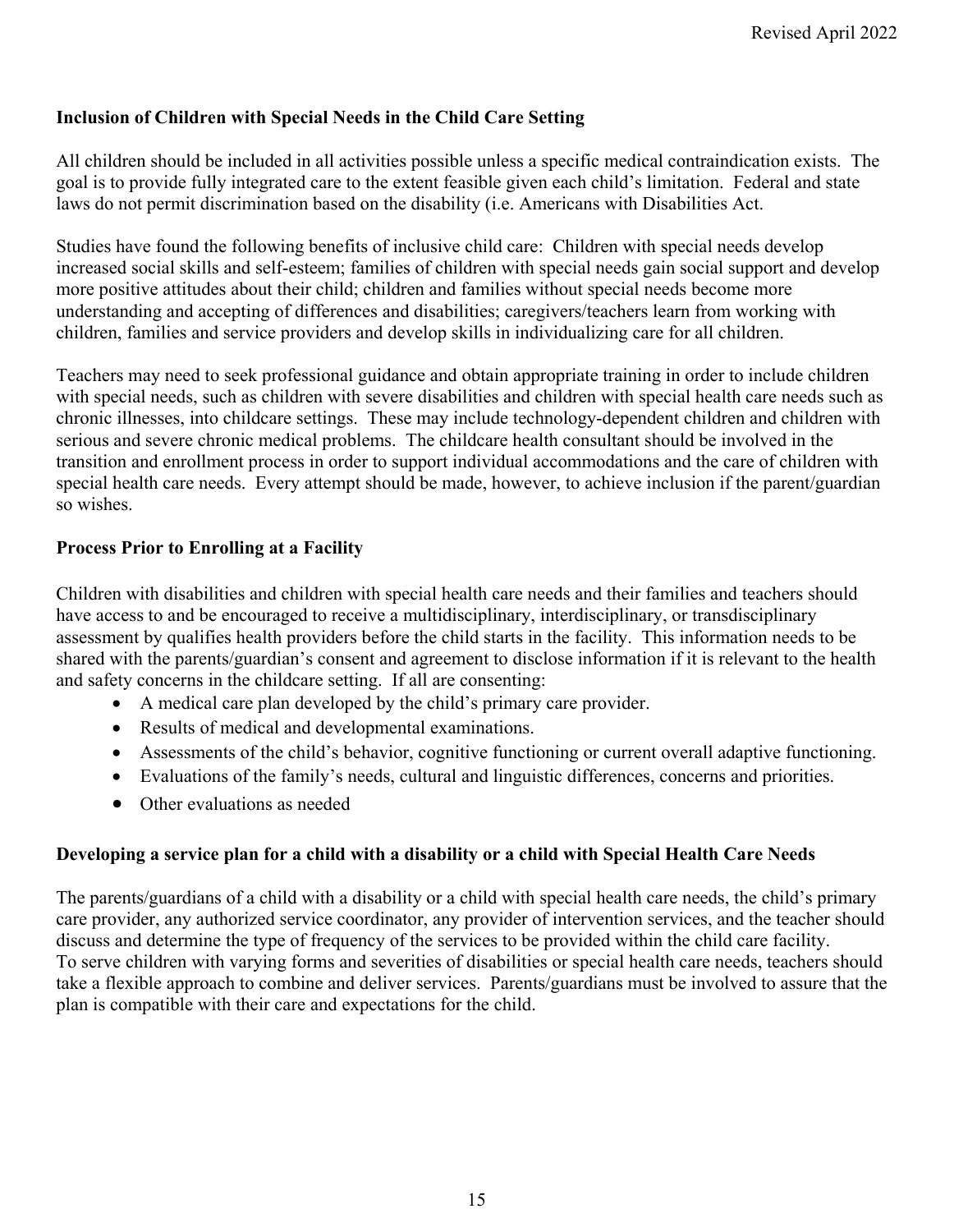# **School Age Homework Policy**

CLCLV will assist with homework for school age children however parents are responsible for checking homework, studying spelling words or studying for tests and signing homework. Please make sure folders are checked every night by parents.

### **School Age Children**

If at any time a school age child threatens deadly harm to a child and/or teacher as well as if a school age child causes substantial bodily injury to another child or teacher, they will be expelled immediately.

#### **Security Policy**

You will choose to scan your fingerprint or input bypass code to allow access to signing your child in upon drop off and signing out upon pick up. **You must sign your child/ren in and out EVERYDAY.** Additionally, this security system allows you access to open the front door. **PLEASE DO NOT allow anyone else to enter the Center with you.** If you allow someone in after you have signed in, there's always a possibility that they do not belong inside and we run the risk of a security breach in our Center. We need to work together to keep our center as safe as possible and NEED your help to do this. If your child needs to be picked up by someone other than the parent/guardian, they must be listed on the child's Emergency Contact Form and he or she will be required to show a form of photo identification to be approved by the Teacher in the room or the Administration of the Center. It is the parents' responsibility to phone the Center to advise either the Director or Teacher that someone other than the approved people will be picking up. We will not release a child without a phone call if the person is not listed on your Emergency Contact Form.

#### **Suspension/Expulsion Policy**

In the event we discover challenging behavior/developmental needs with a specific child, there needs to be an understanding that a Parent/Caregiver will be in agreement in seeking help for your child.

1. **Initial Enrollment**: If your child has a documented developmental/emotional delay/deficit, the IEP or developmental report MUST be given to the center director prior to enrollment.

The following will then occur:

- 1. An observation by our Developmental Specialist will occur within 14 days of enrollment.
- 2. A team meeting will be held within another 14 days, which will include the following individuals: Child's parents, agency/provider, therapists, center director, and developmental consultant. The parent may invite any other support they feel would benefit the child.
- 2. **Currently Enrolled**: If your child is currently enrolled in CLCLV and has been identified/diagnosed with any developmental/ emotional delay/deficit, the parent must provide documentation/report indicating what the diagnosis is, the needs, and supports your child requires. The following with then occur:
	- 1. A team meeting will be held within 7-10 days, which will include the following individuals: Child's parents, agency/provider, therapists, center director, and developmental consultant. The parent may invite any other support they feel would benefit the child.
- 3. **Developmental Concerns**: In the case we are having concerns related to your child's development, including disciplinary problems where physical aggression is observed, our developmental consultant will conduct an observation of your child. The following will then occur:
	- 1. The parents will be notified, and a meeting will be scheduled and held within 7 days of the observation so we can take a proactive approach and develop a plan of action.
	- 2. The plan will be implemented in the classroom along with assistance from our developmental consultant.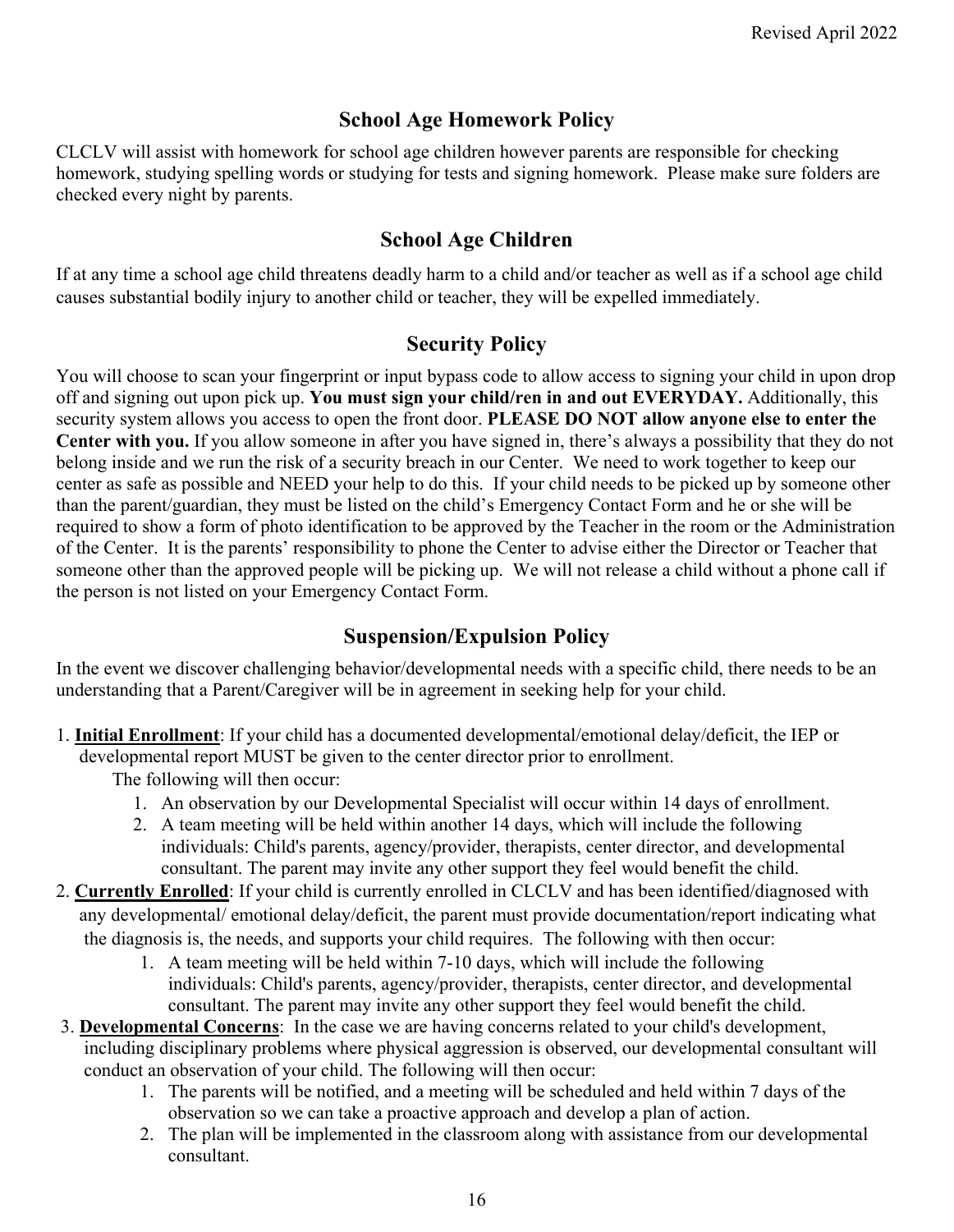- 3. We will document any concerns/physical aggression observed daily for parents, director's and developmental consultant.
- 4. When a child's behavior concerns are severe and warrants his/her removal from the classroom twice in one day, parents will be called to pick up the child from the center.
- 5. He/she will be able to return to the center on the following day.
- 6. If the child needs to be sent home (3) three days in one weeks' time, the parent will be contacted on the third day, and programming will be suspended for a period of (3) three working days, beginning the day after the removal.
- 7. A conference will be set up prior to the child's return to the center. Parent, teacher, development consultant, director and owner will be in attendance. This meeting will include possible strategies and the need for assistance in the classroom.
- 8. This process if very difficult for all staff and Director's. We do not want to expel any child, however care can end immediately if we feel that we cannot provide the support your child may need and or immediate threat to the safety or well being of your child, the children in the classroom or our staff.

# **Termination Procedure Policy**

This contract may be terminated by either parent/guardian or provider by giving a **2-week written notice** in advance of the ending date. Payment by parent/guardian is due for the notice period, regardless if the child is brought to the provider for care. The provider may terminate the contract without giving any notice if the parent/guardian does not make payments when due or if not following our stated policies. If contract is terminated, deposit paid by parent/guardian only will be refunded if account is in good standing. Failure by the provider to enforce one or more terms of the contract does not waive the right of the provider to enforce any other terms of the contract.

# **Transferring Records Policy**

Children's records are collected through a written request via a letter or signed form from the parents. When the parent withdraws his/her child from and requests information from a child's file, the following procedure will be followed:

Parent requests desired information from the child's file.

Parent signs Permission for Release of Information Form provided by the Center Director.

Center Director makes a copy of requested information and gives it to parent.

Release of information form is placed in child's file.

Director will Release the following information:

 Child's Developmental summaries and continuums Child's Health Appraisals Child's Immunization Record Tuition Fee Agreements Application for Child Care

# **Transition Policy**

The Director or Assistant Director will continue to monitor all Lead Teachers preparing children for transition to the next classroom. On the Parent Board in each room you will find posted Transition Activities each room is using to prepare children for transition into the next room. A letter will be sent to each parent/caregiver instructing them when and how their child will be transitioned. Each child will receive 2 weeks of transition time to adjust in their new routine with the help of a familiar teacher from their room for the first week. Parents will be offered a group meeting regarding Transition to another classroom or higher education setting.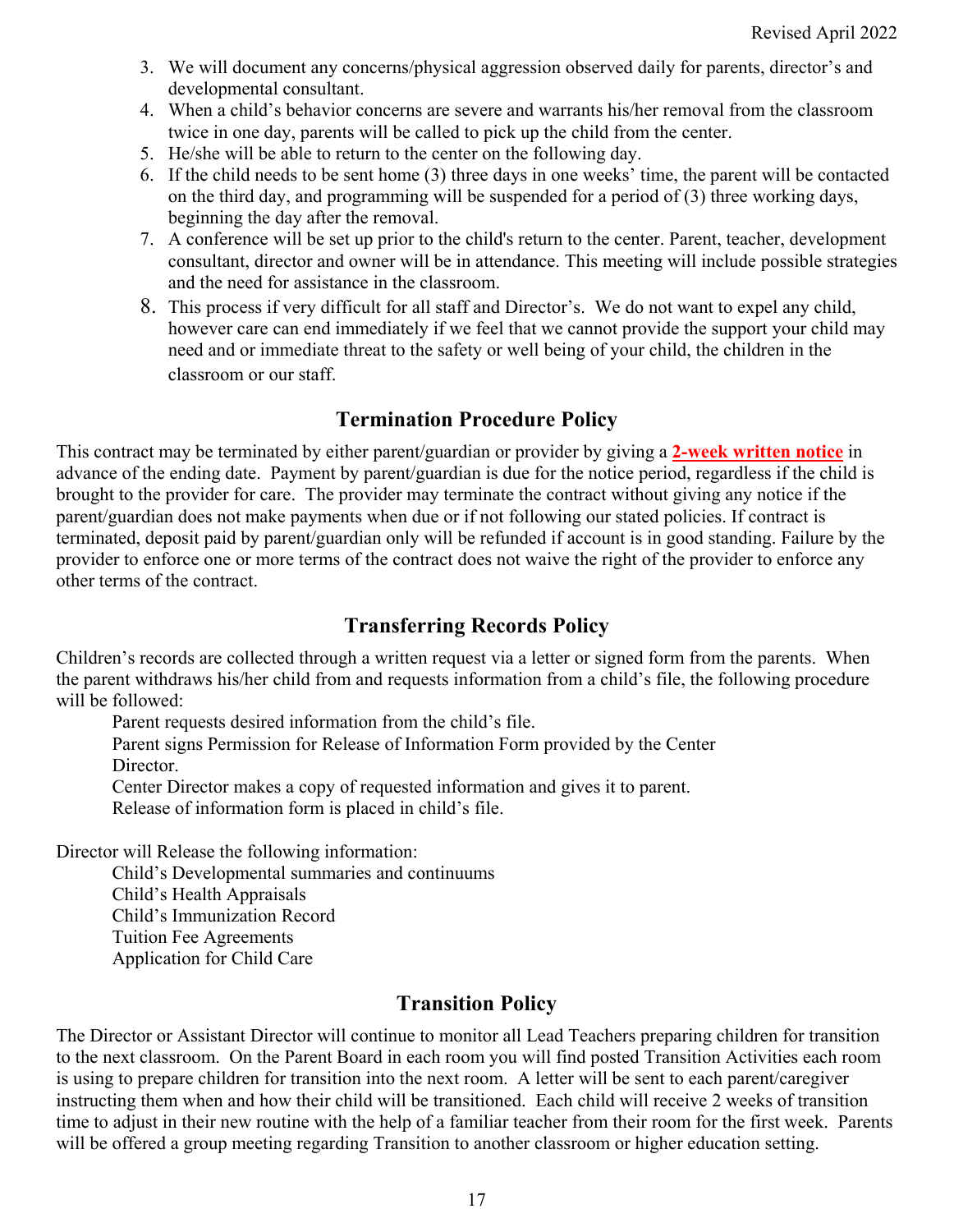### **Under the Influence Policy**

In the event that a parent/guardian attempts to pick up a child while under the influence of alcohol, prescription, or illegal substance, CLCLV staff and administration will take the following steps:

Parent/Guardian will be notified we are not releasing the child

Parent/Guardian will have the option of finding an alternate pick up arrangements

If the Parent/Guardian does not agree with decision the local authorities will be notified.

#### **Vacation Policy**

Children must be enrolled for **six months** consecutively before you are allowed **5** vacation days (one week) per contracted year taken consecutively Monday through Friday, for full time children, yearly thereafter. **No Payment is required** for those **5** days. \*\*Please give the Center a minimum of **three weeks** written notice when taking your child out of the Center for vacation. If you do not work during the summer months, you do not receive a vacation September through June.

# **Stakeholder List**

| Early Learning Resource Center (Northampton County)<br>Title $20$ – assistance in childcare costs.                                        | 610-437-6000                                 |
|-------------------------------------------------------------------------------------------------------------------------------------------|----------------------------------------------|
| Early Intervention (Birth-3)                                                                                                              | 610-829-4800                                 |
| Colonial Intermediate Unit (3-5)<br>Speech Therapy<br>Developmental Evaluations<br>Autistic Determination<br><b>Behavioral Counseling</b> | 610-252-5550                                 |
| <b>Pinebrook Family Answers</b><br><b>Unconditional Childcare</b>                                                                         | 610-432-3919                                 |
| Northampton County Assistance<br>Office                                                                                                   | 610-250-1745                                 |
| Easter Seals of Eastern PA<br>Development issues for children under 3                                                                     | 610-866-8092                                 |
| <b>Tracey Elementary School</b>                                                                                                           | 610-250-2556                                 |
| Behavioral Health Services (Provider 50)<br>Colonial IU #20<br>KidsPeace<br>Valley Youth House                                            | 610-252-5550<br>800-257-3223<br>610-954-9561 |

 $\_$  , and the state of the state of the state of the state of the state of the state of the state of the state of the state of the state of the state of the state of the state of the state of the state of the state of the

Parents,

If you have any ideas of community-based programs or services that can be helpful to this center or fellow families of this center please fill out the form below so we can add them to our list:

| Name of Company      |  |
|----------------------|--|
| Service they provide |  |
| Phone number         |  |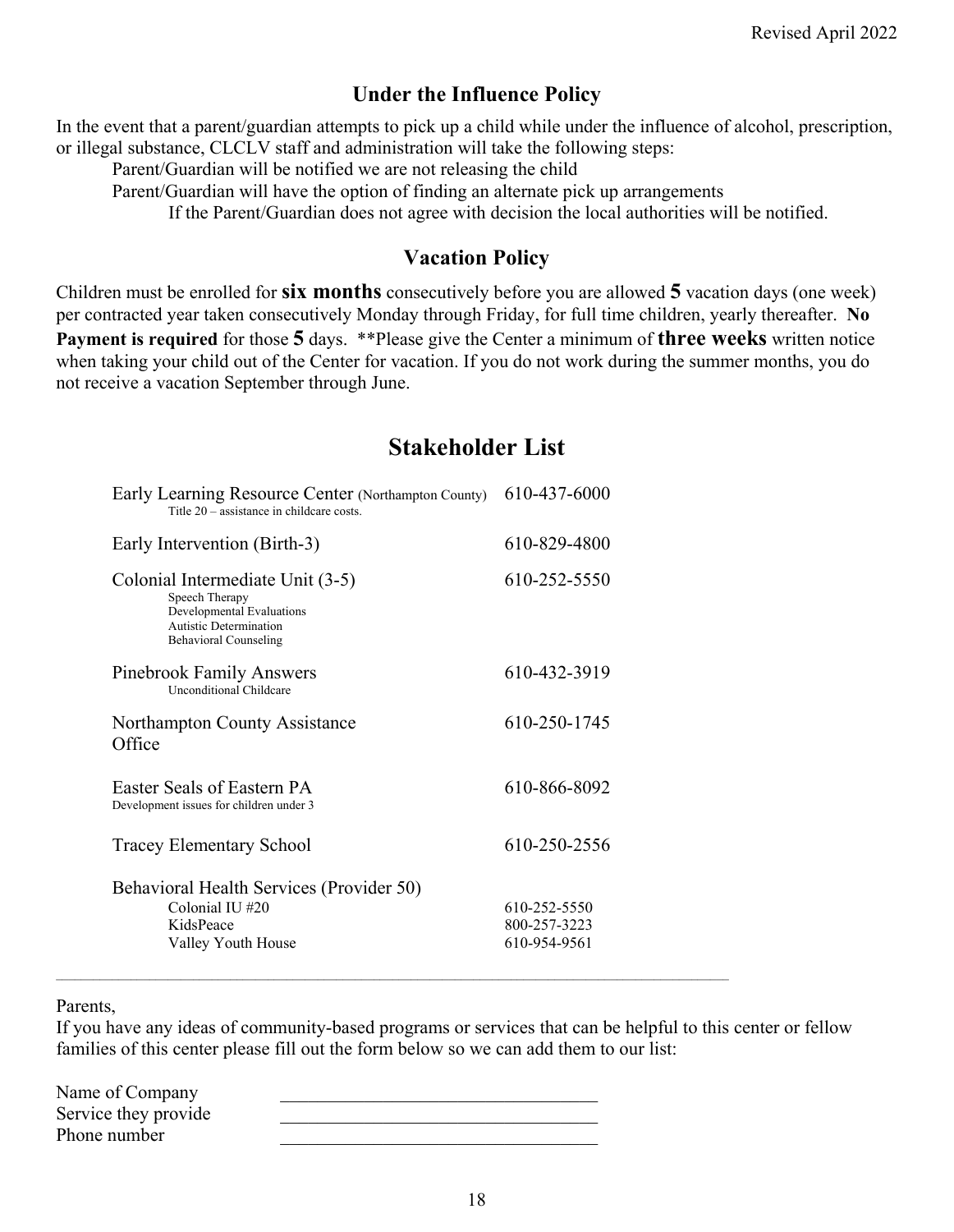# Parents,

Like us on FACEBOOK FACEBOOK.COM/CLCLV You will receive reminders About Events, Parties, etc.

# Also

[www.creativelearningcentereaston.com](http://www.creativelearningcentereaston.com/) Our WEB SITE You will find monthly newsletter and menu Please print both each month and go over with your child.

This is a great activity to share with your child and a great way to stay involved in your child's activities and special events!

Download PROCARE App for daily communication from your teachers regarding your child's day, goals, plans, general care.

> PROCARE SOFTWARE to pay your tuition bill [www.myprocare.com](http://www.myprocare.com/) to set up your account.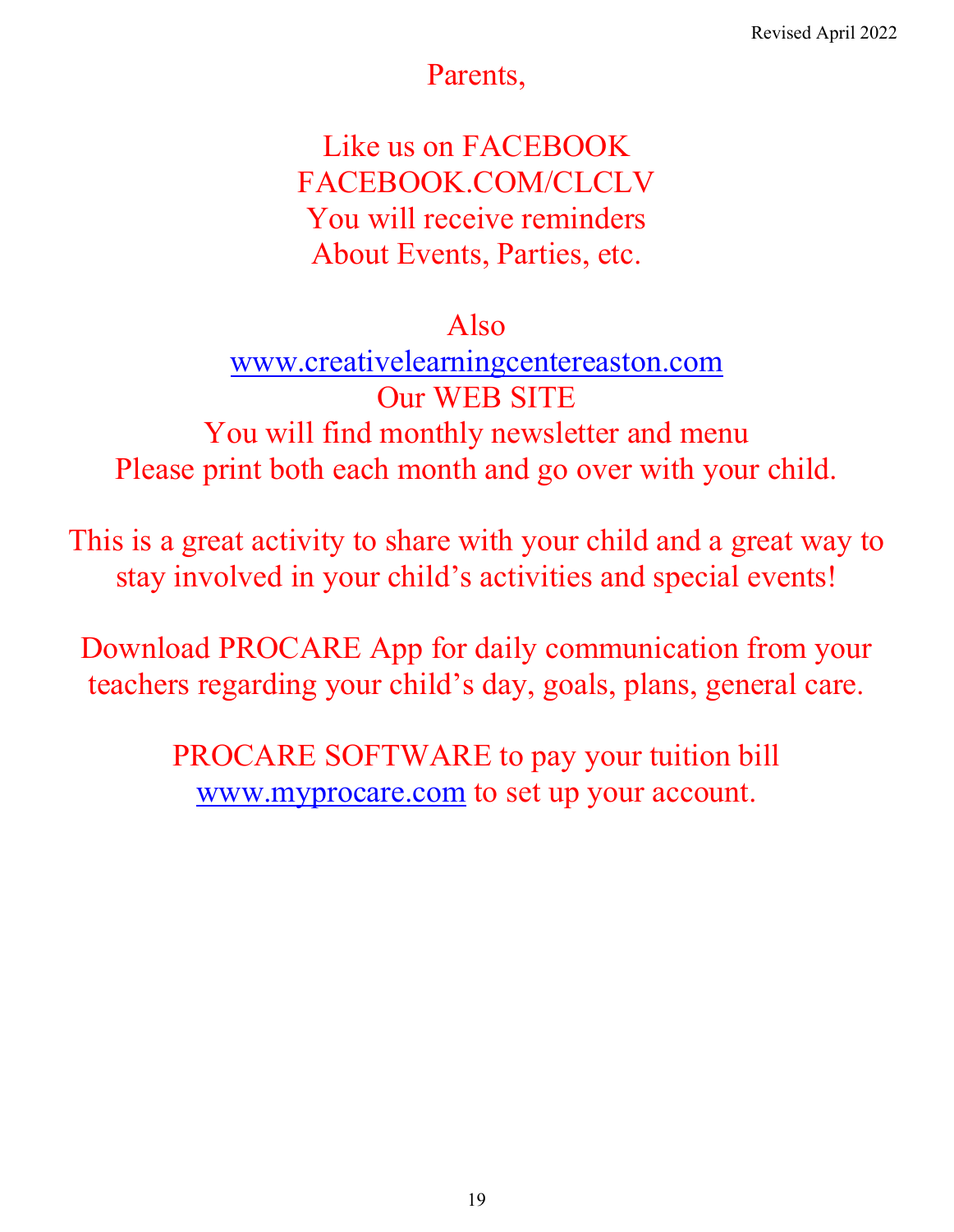#### **In the Event of an Emergency**

#### To the Parent / Guardian:

This letter is to assure you of our concern for the safety and welfare of children attending **Creative Learnng Center of the Lehigh Valley***.* Our Emergency Plan provides for response to all types of emergencies. Depending on the circumstance of the emergency, we will use one of the following protective actions:

- *Immediate evacuation:* Students are evacuated to a safe area on the grounds of the facility in the event of a fire, etc.
- *In-place sheltering:* Sudden occurrences, weather or hazardous materials related, may dictate that taking cover inside the building is the best immediate response.
- *Evacuation*: Total evacuation of the facility may become necessary if there is a danger in the area. In this case, children will be taken to re-location facility at Tracy Elementary School 1243 Tatamy Road Easton, PA 18045**. (Palmer Location)**
- *Evacuation:* Total evacuation of the facility may become necessary if there is danger in the area. In this case, children will be taken to re-location facility at Forks Elementary School 1709 Richmond Road Easton, Pa 18045. (**Forks Location)**
- *Modified Operation:* May include cancellation/postponement or rescheduling of normal activities. These actions are normally taken in case of a winter storm or building problems (such as utility disruptions) that make it unsafe for children but may be necessary in a variety of situations.

Please monitor **Procare APP** for communication and announcements relating any of the emergency actions listed above.

We ask that you not call during the emergency. This will keep the main telephone line free to make emergency calls and relay information.

#### *The facility director may provide an alternate phone number (484-627-2252) to call in an emergency event.*

The form designating persons to pick up your child is included with this letter for you to complete and have returned to the day care facility no later than one week after enrollment. This form will be used every time your child is released. Please ensure that only those persons you list on the form attempt to pick up your child.

I specifically urge you **not** to attempt to make different arrangements during an emergency. This will only create additional confusion and divert staff from their assigned emergency duties.

In order to assure the safety of your children and our staff, I ask your understanding and cooperation. Should you have additional questions regarding our emergency operating procedures contact **Tamara L. Hammer 610-438-4172 creativelearningcenter@rcn.com).** 

Sincerely,

Tamara L. Hammer Director/Owner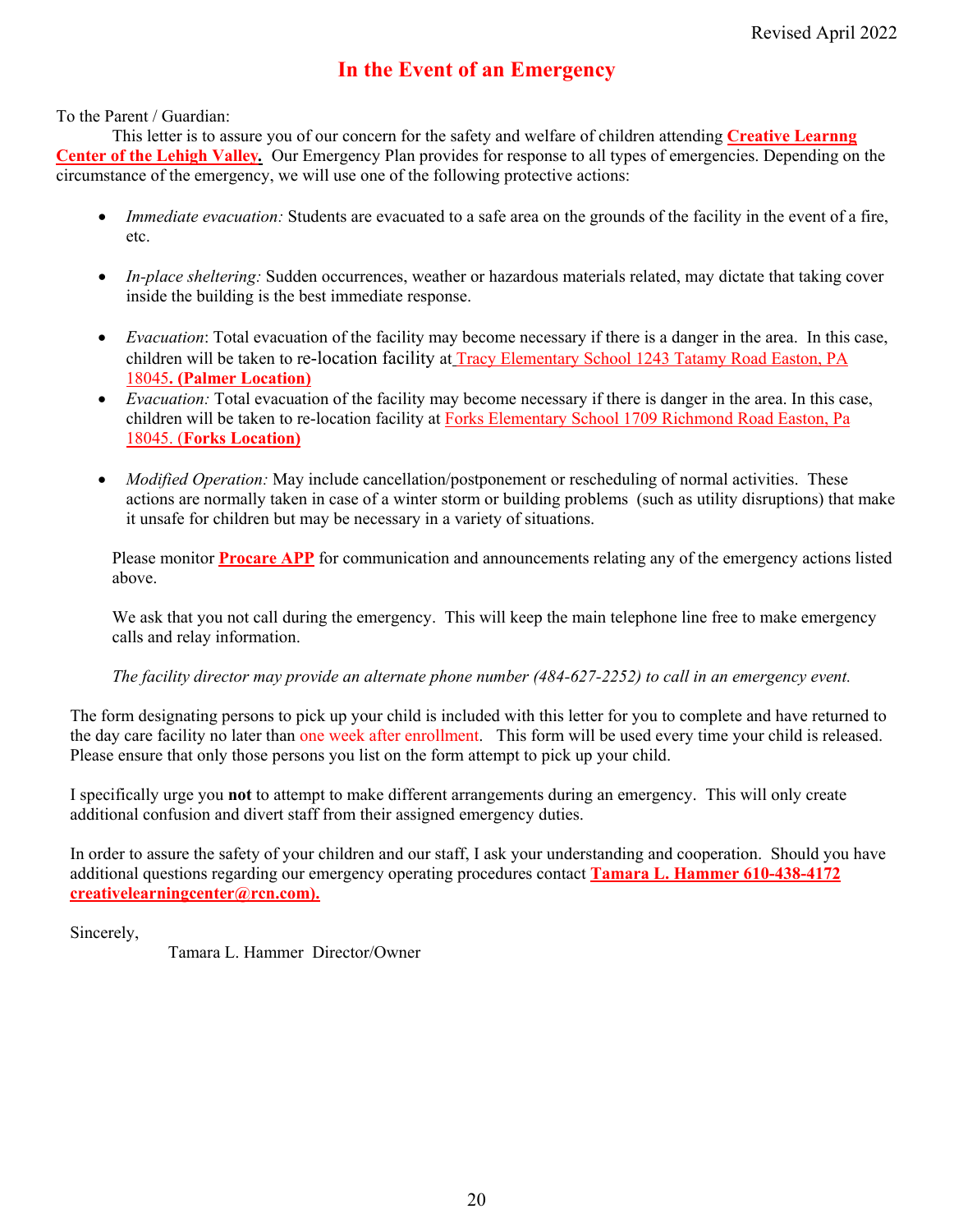Revised April 2022

ENROLLMENT | PAPERWORK BELOW

PLEASE FILL OUT EVERYTHING TO THE BEST OF YOUR ABILITY

THANK YOU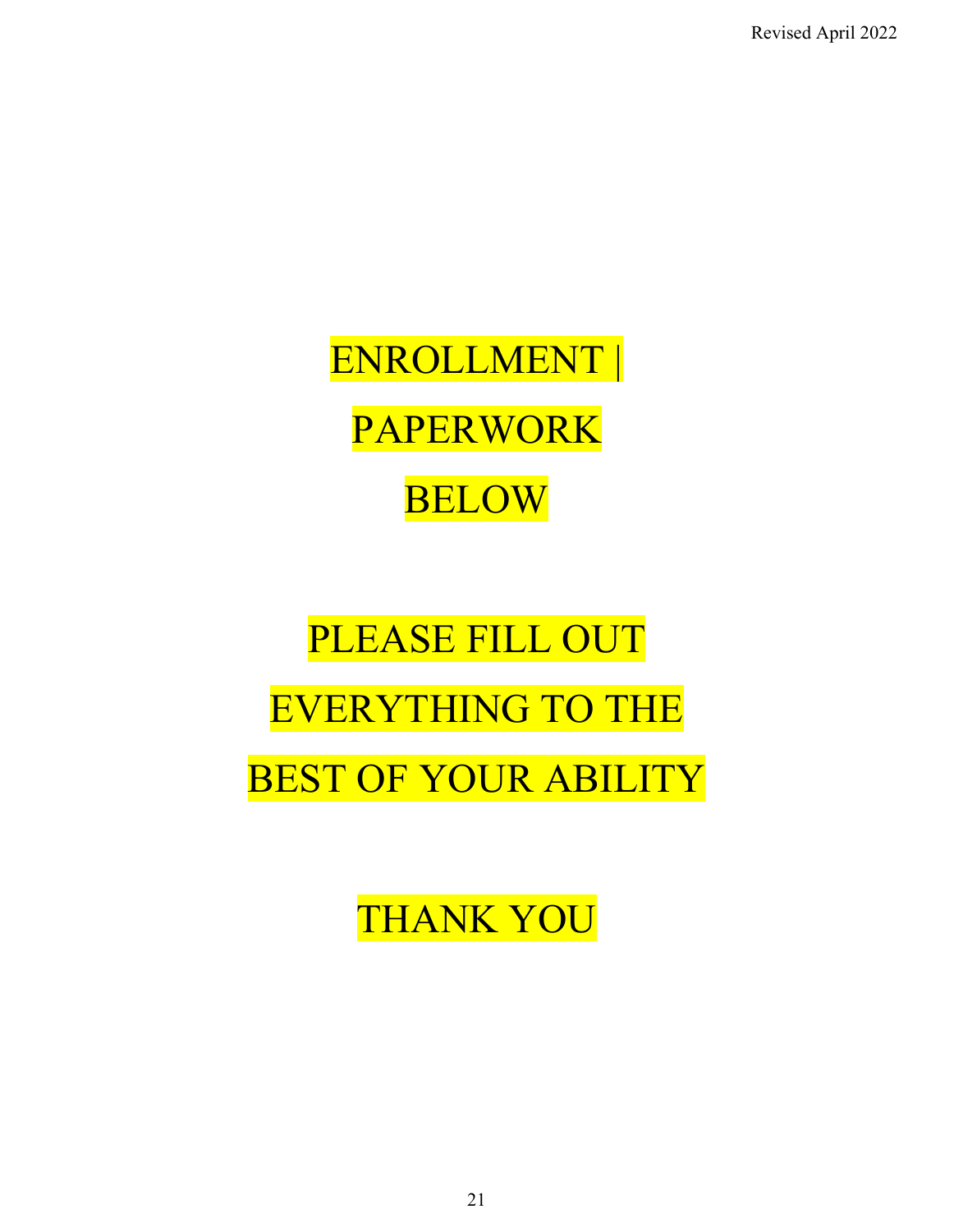# Holidays 2022

| New Year's Day (Saturday)        | 1/1/2022   |
|----------------------------------|------------|
| Good Friday (Training Day)       | 4/15/2022  |
| <b>Memorial Day</b>              | 5/30/2022  |
| Independence Day                 | 7/4/2022   |
| Labor Day                        | 9/5/2022   |
| Columbus Day (Training Day)      | 10/10/2022 |
| Thanksgiving                     | 11/24/2022 |
| Day After Thanksgiving           | 11/25/2022 |
| Christmas Eve (Saturday)         | 12/24/2022 |
| Christmas (Sunday)               | 12/25/2022 |
| Day After Christmas (Observance) | 12/26/2022 |
| New Year's Eve (Saturday)        | 12/31/2022 |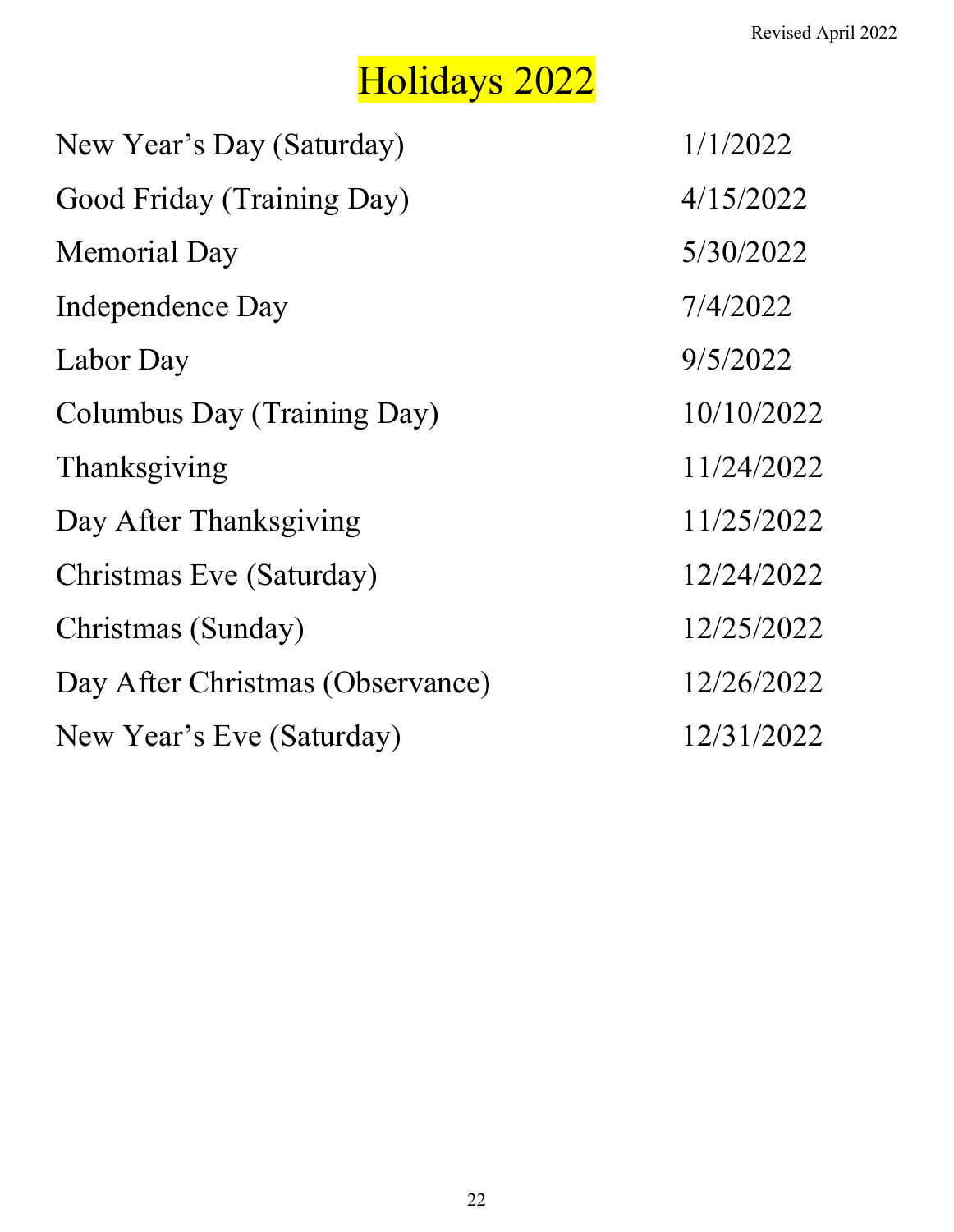# **Creative Learning Center of the Lehigh Valley EMERGENCY CONTACT/PARENTAL CONSENT FORM**

| CHILD'S NAME                                                                   | <b>BIRTH DATE:</b>                           |  |  |
|--------------------------------------------------------------------------------|----------------------------------------------|--|--|
| <b>ADDRESS</b>                                                                 |                                              |  |  |
| MOTHER'S NAME/LEGAL GUARDIAN:                                                  | HOME #                                       |  |  |
| <b>ADDRESS</b>                                                                 | CELL#                                        |  |  |
| <b>EMAIL ADDRESS</b>                                                           |                                              |  |  |
| <b>BUSINESS NAME</b>                                                           | BUSINESS#                                    |  |  |
| <b>BUSINE5S ADDRESS</b>                                                        |                                              |  |  |
| FATHER'S NAME/LEGAL GUARDIAN                                                   | $HOME \#$                                    |  |  |
| <b>ADDRESS</b>                                                                 | CELL #                                       |  |  |
| <b>EMAIL ADDRESS</b>                                                           |                                              |  |  |
| <b>BUSINESS NAME</b>                                                           | BUSINESS#                                    |  |  |
| <b>BUSINESS ADDRESS</b>                                                        |                                              |  |  |
| EMERGENCY CONTACT PERSON NAME:                                                 | PHONE #                                      |  |  |
| EMERGENCY CONTACT PERSON NAME:                                                 | PHONE #                                      |  |  |
| EMERGENCY CONTACT PERSON NAME:                                                 | PHONE <sup>#</sup>                           |  |  |
| PERSON TO WHOM CHILD MAV BE RELEASED-NAME/ADDRESS                              | PHONE <sup>#</sup>                           |  |  |
| PERSON TO WHOM CHILD MAV BE RELEASED-NAME/ADDRESS                              | PHONE #                                      |  |  |
| PERSON TO WHOM CHILD MAV BE RELEASED-NAME/ADDRESS                              | PHONE #                                      |  |  |
| CHILD'S PHYSICIAN/MEDICAL PROVIDER NAME/ADDRESS                                | PHONE #                                      |  |  |
| SPECIAL DISABILITIES (IF ANY)                                                  | ALLERGIES INCLUDING MEDICATION REACTION      |  |  |
| MEDICAL/DIEATARY INFORMATION                                                   | MEDICATION, SPECIAL CONDITIONS               |  |  |
| ADDITIONAL INFORMATION ON SPECIAL NEEDS OF CHILD                               |                                              |  |  |
| HEALTH INSURANCE PROVIDER NAME                                                 | POLICY NUMBER (REQUIRED)                     |  |  |
| PARENTS SIGNATURE IS REQUIRED FOR EACH ITEM BELOW TO INDICATE PARENTAL CONSENT |                                              |  |  |
| OBTAINING EMERGENCY MEDICAL CARE                                               | ADMINISTRATION OF MINOR FIRST-AID PROCEDURES |  |  |
| <b>WALKS ANDTRIPS</b>                                                          | SWIMMING N/A                                 |  |  |
| TRANSPORTATION BY THE FACILITY                                                 | WADING N/A                                   |  |  |
|                                                                                |                                              |  |  |

| Parent/Guardian Signature | Date |
|---------------------------|------|
| Parent/Guardian Signature | Date |
| Parent/Guardian Signature | Date |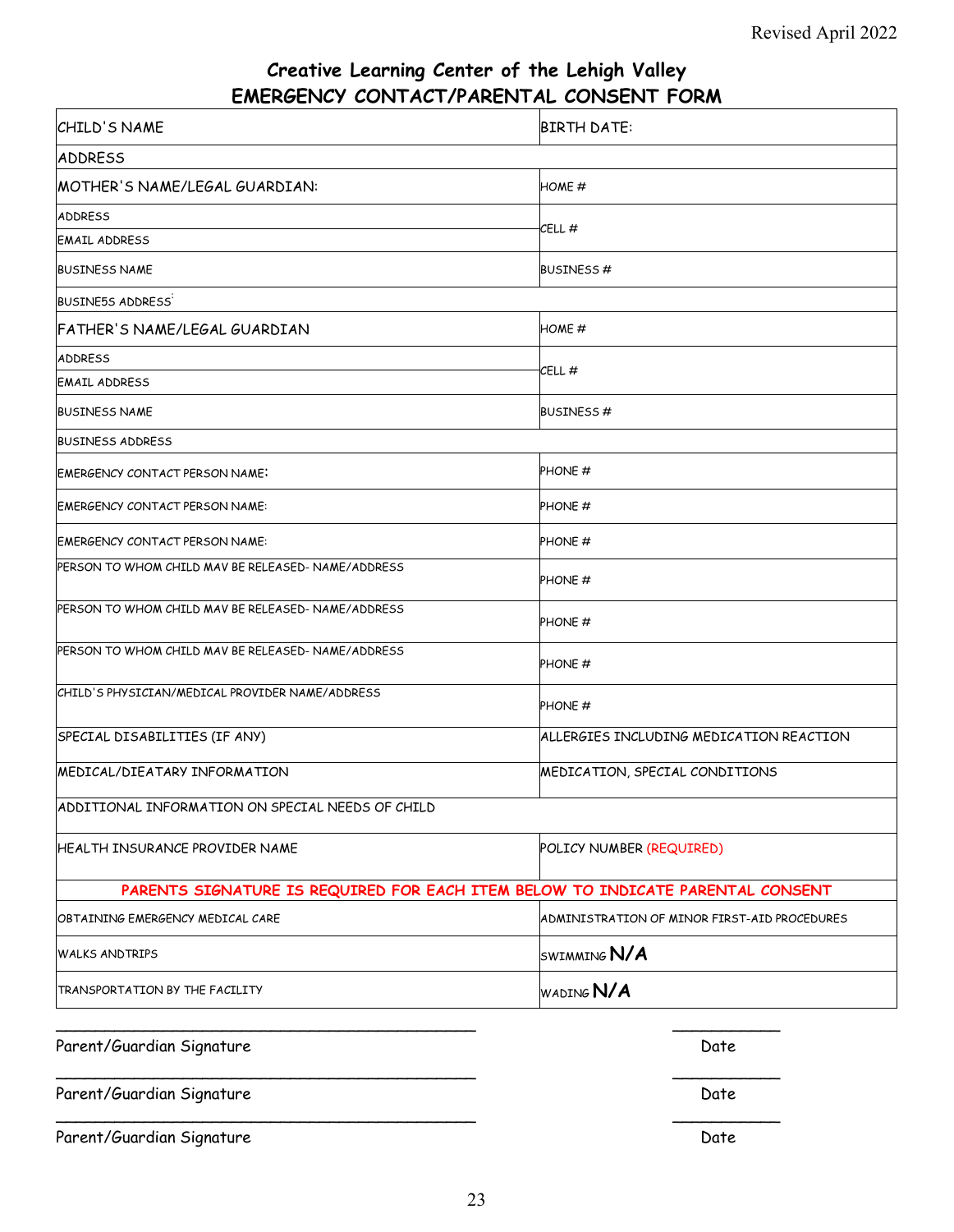# **AGREEMENT**

### 55 PA CODE CHAPTERS 3270.123 & .181(C);3280.123&.181(c);3290.123&.181(c)

| NAME OF CHILD                                        |                                                                      | $55.111$ CODE CHEN TERS $5210.125$ & $.101$ (C), 5200.125&.101(C), 5250.125&.101(C)               |
|------------------------------------------------------|----------------------------------------------------------------------|---------------------------------------------------------------------------------------------------|
| FEE AMOUNT<br>\$                                     | PER-DAY-WEEK<br><b>PER WEEK</b>                                      | DAY PAYMENT TO BE MADE<br>MONDAY FOR WEEK OF CARE                                                 |
|                                                      |                                                                      | Services to be provided as part of the day care fee (examples; transportation, care, meals, etc.) |
|                                                      |                                                                      |                                                                                                   |
| <b>CHILD'S ARRIVAL TIME</b><br>AM<br><b>LATE FEE</b> | CHILD 'S DEPARTURE TIME<br><b>PM</b><br>PER MIN-HR                   | PERSON(S) DESIGNATED BY PARENT TO WHOM CHILD MAY<br><b>BE RELEASED</b><br>X                       |
| \$20<br>\$1                                          | 1 <sup>st</sup> 15 min. past building hours<br>Per minute after 6:45 | X<br>$\mathbf X$                                                                                  |
|                                                      | Extra services to be provided at an additional fee if applicable     |                                                                                                   |
|                                                      |                                                                      |                                                                                                   |
|                                                      |                                                                      |                                                                                                   |
|                                                      |                                                                      |                                                                                                   |
|                                                      |                                                                      |                                                                                                   |
| I, the parent/guardian;                              |                                                                      |                                                                                                   |
| X<br>3290.121)                                       |                                                                      | Received complete written program information at the time of enrollment. (S 3270.121, U 3280.121, |
| X                                                    | every 6 months at a minimum. (3270.124, 3280.124, 3290.124)          | Agree to update the emergency contact/parental consent form information whenever changes occur or |
|                                                      |                                                                      |                                                                                                   |
|                                                      |                                                                      |                                                                                                   |
|                                                      |                                                                      |                                                                                                   |
|                                                      |                                                                      |                                                                                                   |
| SIGNATURE-OPERATOR                                   | <b>DATE</b>                                                          | SIGNATURE-PARENT OR GUARDIAN<br><b>DATE</b>                                                       |
|                                                      |                                                                      |                                                                                                   |
| DATE OF CHILD'S ADMISSION                            |                                                                      | PERIODIC REVIEW                                                                                   |
|                                                      |                                                                      |                                                                                                   |
| DATE OF WITHDRAWAL                                   |                                                                      |                                                                                                   |
|                                                      | SIGNATURE-PARENT OR GUARDIAN                                         | <b>DATE</b>                                                                                       |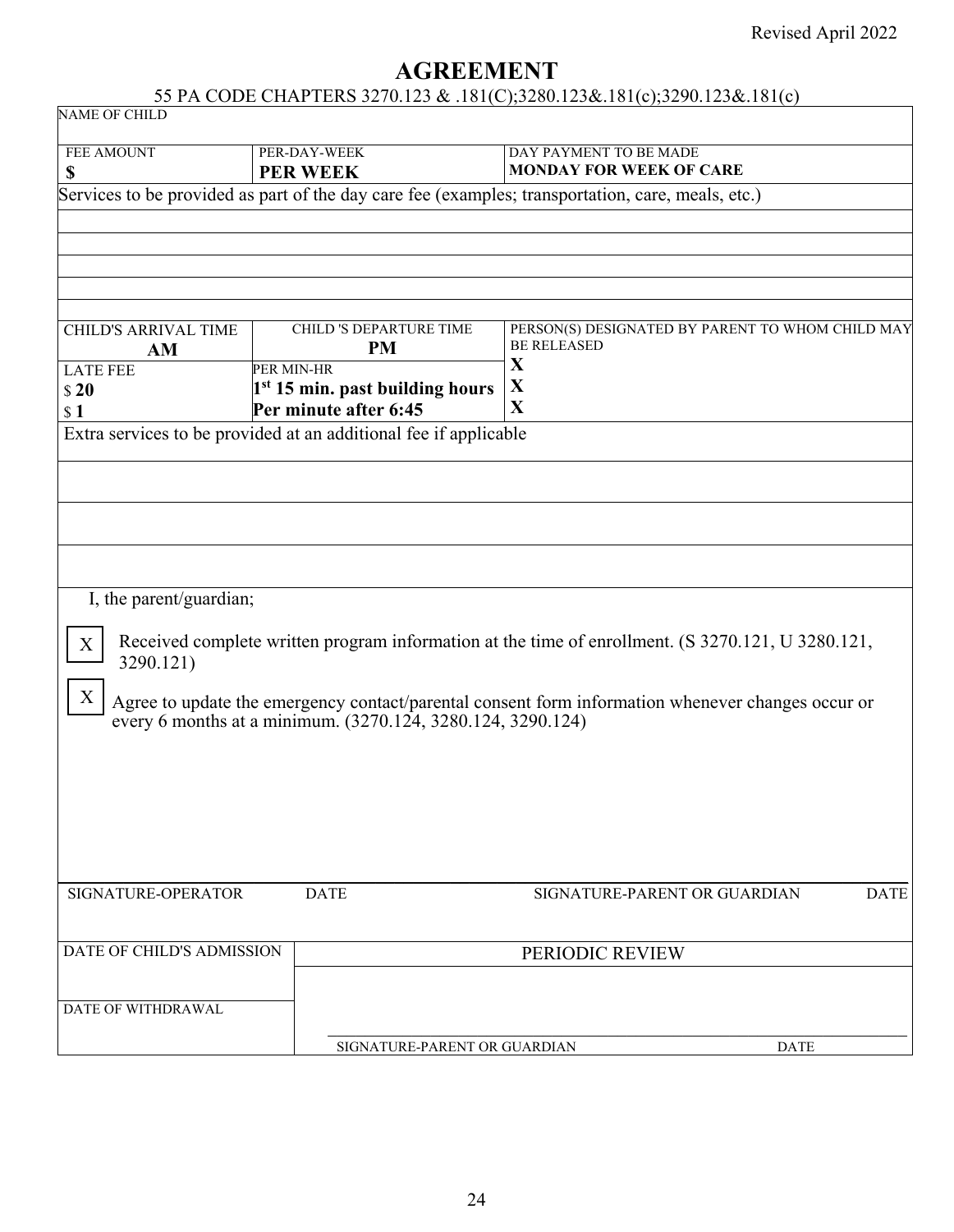# CHILD HEALTH REPORT (55 PA CODE SS3270.131, 3280.131 AND 329G.131)

| CHILD'S NAME:<br>(LAST)                                                                                                                                                           | (FIRST)                                                                                                                                                                                                                                                                   |        |                                  |                                                       |                    | PARENT/GUARDIAN:                                                                                                                                                                                                                                                                                  |  |  |
|-----------------------------------------------------------------------------------------------------------------------------------------------------------------------------------|---------------------------------------------------------------------------------------------------------------------------------------------------------------------------------------------------------------------------------------------------------------------------|--------|----------------------------------|-------------------------------------------------------|--------------------|---------------------------------------------------------------------------------------------------------------------------------------------------------------------------------------------------------------------------------------------------------------------------------------------------|--|--|
| DATE OF BIRTH:<br>HOME PHONE:                                                                                                                                                     |                                                                                                                                                                                                                                                                           |        |                                  |                                                       |                    |                                                                                                                                                                                                                                                                                                   |  |  |
| CHILD CARE FACILITY NAME:                                                                                                                                                         |                                                                                                                                                                                                                                                                           |        |                                  | ADDRESS:                                              |                    |                                                                                                                                                                                                                                                                                                   |  |  |
| <b>FACILITY PHONE:</b><br>610-438-3463 (FAX)                                                                                                                                      |                                                                                                                                                                                                                                                                           |        |                                  |                                                       | <b>WORK PHONE:</b> |                                                                                                                                                                                                                                                                                                   |  |  |
| I authorize the child care staff and my child's health professional to communicate directly if needed to clarify information on this form about my child.                         |                                                                                                                                                                                                                                                                           |        |                                  |                                                       |                    |                                                                                                                                                                                                                                                                                                   |  |  |
| PARENT'S SIGNATURE:                                                                                                                                                               |                                                                                                                                                                                                                                                                           |        |                                  |                                                       |                    |                                                                                                                                                                                                                                                                                                   |  |  |
|                                                                                                                                                                                   |                                                                                                                                                                                                                                                                           |        |                                  |                                                       |                    | <b>DO NOT OMIT ANY INFORMATION</b>                                                                                                                                                                                                                                                                |  |  |
| HEALTH HISTORY AND MEDICAL\INFORMATION PERTINENT TO ROUTINE CHILD CARE AND DIAGNOSIS/TREATMENT IN EMERGENCY (DESCRIBE, IF ANY):                                                   |                                                                                                                                                                                                                                                                           |        |                                  |                                                       |                    | This form may be updated by a health professional. Initial and date any new data. The child care facility needs a copy of the form.                                                                                                                                                               |  |  |
| NONE                                                                                                                                                                              |                                                                                                                                                                                                                                                                           |        |                                  |                                                       |                    |                                                                                                                                                                                                                                                                                                   |  |  |
| DOCUMENTED IN THE EVENT THE CHILD REQUIRES EMERGENCY MEDICAL CARE. ATTACH ADDITIONAL SHEETS IF NECESSARY.                                                                         |                                                                                                                                                                                                                                                                           |        |                                  |                                                       |                    | DESCRIBE ALL MEDICATION AND ANY SPECIAL DIET THE CHILD RECEIVES AND THE REASON FOR MEDICATION AND SPECIAL DIET. ALL MEDICATIONS A CHILD RECEIVES SHOULD BE                                                                                                                                        |  |  |
| NONE                                                                                                                                                                              |                                                                                                                                                                                                                                                                           |        |                                  |                                                       |                    |                                                                                                                                                                                                                                                                                                   |  |  |
| CHILD'S ALLERGIES (DESCRIBE, IF ANY):                                                                                                                                             |                                                                                                                                                                                                                                                                           |        |                                  |                                                       |                    |                                                                                                                                                                                                                                                                                                   |  |  |
| $\Box$ NONE                                                                                                                                                                       |                                                                                                                                                                                                                                                                           |        |                                  |                                                       |                    |                                                                                                                                                                                                                                                                                                   |  |  |
|                                                                                                                                                                                   |                                                                                                                                                                                                                                                                           |        |                                  |                                                       |                    | LIST ANY HEALTH PROBLEMS OR SPECIAL NEEDS AND RECOMMENDED TREATMENT/SERVICES. ATTACH ADDITIONAL SHEETS IF NECESSARY TO DESCRIBE THE PLAN FOR CARE<br>THAT SHOULD BE FOLLOWED FOR THE CHILD, INCLUDING INDICATION OF SPECIAL TRAINING REQUIRED FOR STAFF, EQUIPMENT AND PROVISION FOR EMERGENCIES. |  |  |
| <b>NONE</b>                                                                                                                                                                       |                                                                                                                                                                                                                                                                           |        |                                  |                                                       |                    |                                                                                                                                                                                                                                                                                                   |  |  |
|                                                                                                                                                                                   |                                                                                                                                                                                                                                                                           |        |                                  |                                                       |                    | IN YOUR ASSESSMENT, IS THE CHILD ABLE TO PARTICIPATE IN CHILD CARE AND DOES THE CHILD APPEAR TO BE FREE FROM CONTAGIOUS OR COMMUNICABLE DISEASES?                                                                                                                                                 |  |  |
| YES   NO IF NO, PLEASE EXPLAIN YOUR ANSWER:                                                                                                                                       |                                                                                                                                                                                                                                                                           |        |                                  |                                                       |                    |                                                                                                                                                                                                                                                                                                   |  |  |
| HAS THE CHILD RECEIVED ALL AGE-APPROPRIATE<br>SCREENINGS LISTED IN THE ROUTINE PREVENTIVE<br>HEALTH CARE SERVICES CURRENTLY RECOMMENDED<br>BY THE AMERICAN ACADEMY OF PEDIATRICS? | NOTE BELOW IF THE RESULTS OF VISION, HEARING OR LEAD SCREENINGS WERE ABNORMAL. IF THE SCREENING<br>WAS ABNORMAL, PROVIDE THE DATE THE SCREENING WAS COMPLETED AND INFORMATION ABOUT REFERRALS,<br><b>IMPLICATIONS OR ACTIONS RECOMMENDED FOR THE CHILD CARE FACILITY.</b> |        |                                  |                                                       |                    |                                                                                                                                                                                                                                                                                                   |  |  |
| SEE SCHEDULE AT (WWW.AAP.ORG)                                                                                                                                                     |                                                                                                                                                                                                                                                                           |        | VISION (SUBJECTIVE until age 3)  |                                                       |                    |                                                                                                                                                                                                                                                                                                   |  |  |
| YES NO                                                                                                                                                                            |                                                                                                                                                                                                                                                                           |        | HEARING (SUBJECTIVE until age 4) |                                                       |                    |                                                                                                                                                                                                                                                                                                   |  |  |
|                                                                                                                                                                                   |                                                                                                                                                                                                                                                                           | LEAD   |                                  |                                                       |                    |                                                                                                                                                                                                                                                                                                   |  |  |
|                                                                                                                                                                                   |                                                                                                                                                                                                                                                                           |        |                                  |                                                       |                    | RECORD DATES OF IMMUNIZATIONS BELOW OR ATTACH A PHOTOCOPY OFTHE CHILD'S IMMUNIZATION RECORD                                                                                                                                                                                                       |  |  |
| <b>IMMUNIZATION</b>                                                                                                                                                               | DATE                                                                                                                                                                                                                                                                      | DATE   | <b>DATE</b>                      | <b>DATE</b>                                           | DATE               | <b>COMMENTS</b>                                                                                                                                                                                                                                                                                   |  |  |
| HEP-B                                                                                                                                                                             |                                                                                                                                                                                                                                                                           |        |                                  |                                                       |                    |                                                                                                                                                                                                                                                                                                   |  |  |
| <b>ROTAVIRUS</b>                                                                                                                                                                  |                                                                                                                                                                                                                                                                           |        |                                  |                                                       |                    |                                                                                                                                                                                                                                                                                                   |  |  |
| DTAP/DTP/TD                                                                                                                                                                       |                                                                                                                                                                                                                                                                           |        |                                  |                                                       |                    |                                                                                                                                                                                                                                                                                                   |  |  |
| HIB                                                                                                                                                                               |                                                                                                                                                                                                                                                                           |        |                                  |                                                       |                    |                                                                                                                                                                                                                                                                                                   |  |  |
| PNEUMOCOCCAL                                                                                                                                                                      |                                                                                                                                                                                                                                                                           |        |                                  |                                                       |                    |                                                                                                                                                                                                                                                                                                   |  |  |
| <b>POLIO</b>                                                                                                                                                                      |                                                                                                                                                                                                                                                                           |        |                                  |                                                       |                    |                                                                                                                                                                                                                                                                                                   |  |  |
| <b>INFLUENZA</b>                                                                                                                                                                  |                                                                                                                                                                                                                                                                           |        |                                  |                                                       |                    |                                                                                                                                                                                                                                                                                                   |  |  |
| <b>MMR</b>                                                                                                                                                                        |                                                                                                                                                                                                                                                                           |        |                                  |                                                       |                    |                                                                                                                                                                                                                                                                                                   |  |  |
| <b>VARICELLA</b>                                                                                                                                                                  |                                                                                                                                                                                                                                                                           |        |                                  |                                                       |                    |                                                                                                                                                                                                                                                                                                   |  |  |
| HEP-A                                                                                                                                                                             |                                                                                                                                                                                                                                                                           |        |                                  |                                                       |                    |                                                                                                                                                                                                                                                                                                   |  |  |
| MENINGOCOCCAL                                                                                                                                                                     |                                                                                                                                                                                                                                                                           |        |                                  |                                                       |                    |                                                                                                                                                                                                                                                                                                   |  |  |
| <b>OTHER</b>                                                                                                                                                                      |                                                                                                                                                                                                                                                                           |        |                                  |                                                       |                    |                                                                                                                                                                                                                                                                                                   |  |  |
| MEDICAL CARE PROVIDER                                                                                                                                                             |                                                                                                                                                                                                                                                                           |        |                                  | SIGNATURE OF PHYSICIAN, CRNP OR PHYSICIAN'S ASSISTANT |                    |                                                                                                                                                                                                                                                                                                   |  |  |
| <b>ADDRESS:</b>                                                                                                                                                                   |                                                                                                                                                                                                                                                                           |        |                                  |                                                       | TITLE:             |                                                                                                                                                                                                                                                                                                   |  |  |
|                                                                                                                                                                                   |                                                                                                                                                                                                                                                                           | PHONE: |                                  |                                                       |                    | LICENSE NUMBER:<br>DATE FORM SIGNED:                                                                                                                                                                                                                                                              |  |  |
|                                                                                                                                                                                   |                                                                                                                                                                                                                                                                           |        |                                  |                                                       |                    |                                                                                                                                                                                                                                                                                                   |  |  |

C051 09/03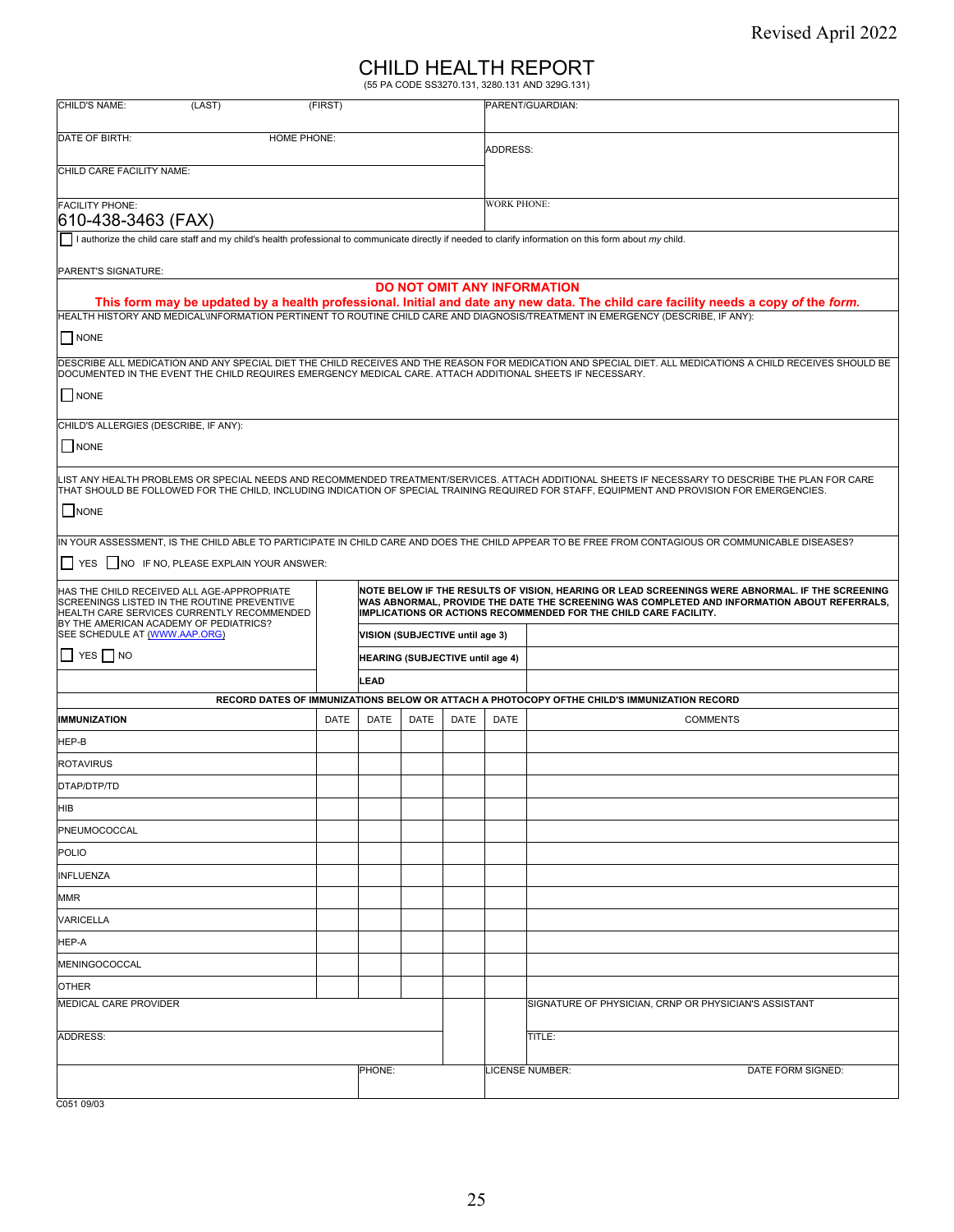## **Creative Learning Center of the Lehigh Valley Parental Consent Form**

| Child's Name:                                                                   | DOB:                                                                                                       |
|---------------------------------------------------------------------------------|------------------------------------------------------------------------------------------------------------|
| Parent Please initial for written consent:                                      |                                                                                                            |
|                                                                                 | Transportation by facility (ie. Emergency evacuation or medical situation)                                 |
|                                                                                 | Homework Supervision for Kindergarten and School Age families. Parents must check work.                    |
| Sunscreen/Lotion/Bug Spray/Hand Sanitizer                                       |                                                                                                            |
|                                                                                 | In napping classrooms children need to rest for 30 minutes before they get a quiet activity                |
| Post Allergies                                                                  |                                                                                                            |
| Permission for Evaluation/Assessment of your child                              |                                                                                                            |
|                                                                                 | Parents will be opened to Early Intervention (Free through State of PA) if assessments show any delay.     |
|                                                                                 | I have read the Suspension/Expulsion Policy in the Parent Handbook, I will agree to services.              |
| Payment is due weekly on Monday by 6:30pm, the week of service                  |                                                                                                            |
|                                                                                 | Update Emergency Contact Form and Agreement every 6 months. Health Forms every well visit.                 |
| Field Trips/walks/summer activities                                             |                                                                                                            |
| giving a 2 week written notice for disenrollment                                | I have read and understand an agree to follow all procedures stated in the CLCLV Parent Handbook including |
|                                                                                 | Pictures of your child on bulletin boards or displays in the classroom or hallways                         |
| Pictures of your child for social media to include our website and<br>Facebook. |                                                                                                            |
| Pictures of your child taken during CLCLV events for publication or<br>display. |                                                                                                            |
|                                                                                 | I have read and understand the CLCLV Emergency Operation Plan in the event of an emergency evacuation.     |
| Emergency Medical Care / Minor First Aid                                        |                                                                                                            |
| <b>CLCLV Authorization for Medical Treatment:</b>                               |                                                                                                            |
|                                                                                 | In the event of emergency due to illness or excident when it is thought educable to have immediate medical |

**In the event of emergency due to illness or accident, when it is thought advisable to have immediate medical**  attention for my child, I hereby authorize CLCLV to send my child to the nearest hospital or a hospital of my<br>
Parent's Signature **choice: \_\_\_\_\_\_\_\_\_\_\_\_\_\_\_\_\_\_\_\_\_\_\_\_\_\_\_\_\_\_\_\_\_\_\_ Parent's Signature \_\_\_\_\_\_\_\_\_\_\_\_\_\_\_\_\_\_\_\_\_\_\_\_\_\_\_\_\_\_\_.** Name of Hospital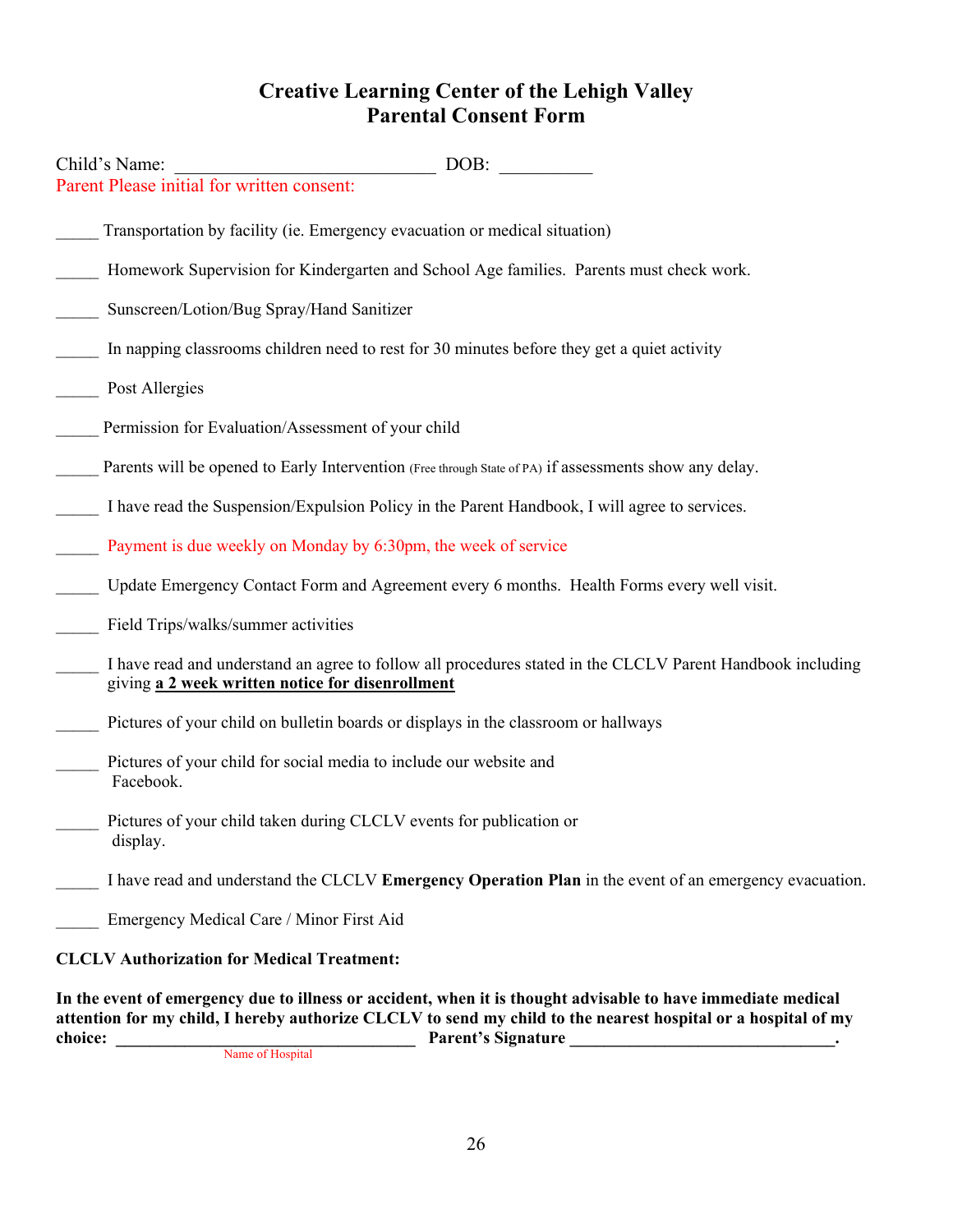# **Getting to Know You**

Thank you for choosing to join our family here at the Creative Learning Center of the Lehigh Valley. We are thrilled to have the opportunity to teach your child/ren. In order to serve your child and family's needs, we ask that you please complete the following form. This form's purpose is to get to know our families, help the teachers to comfort the child, and develop a deeper understanding about your expectations. Please take a moment to answer all the questions and share as much information as you are comfortable with. THANK YOU SO MUCH FOR YOUR INVOLVEMENT!

My name is:  $\frac{1}{\sqrt{2\pi}}$ 

|  | I was born on: |  |
|--|----------------|--|
|  |                |  |

My nickname/s are:

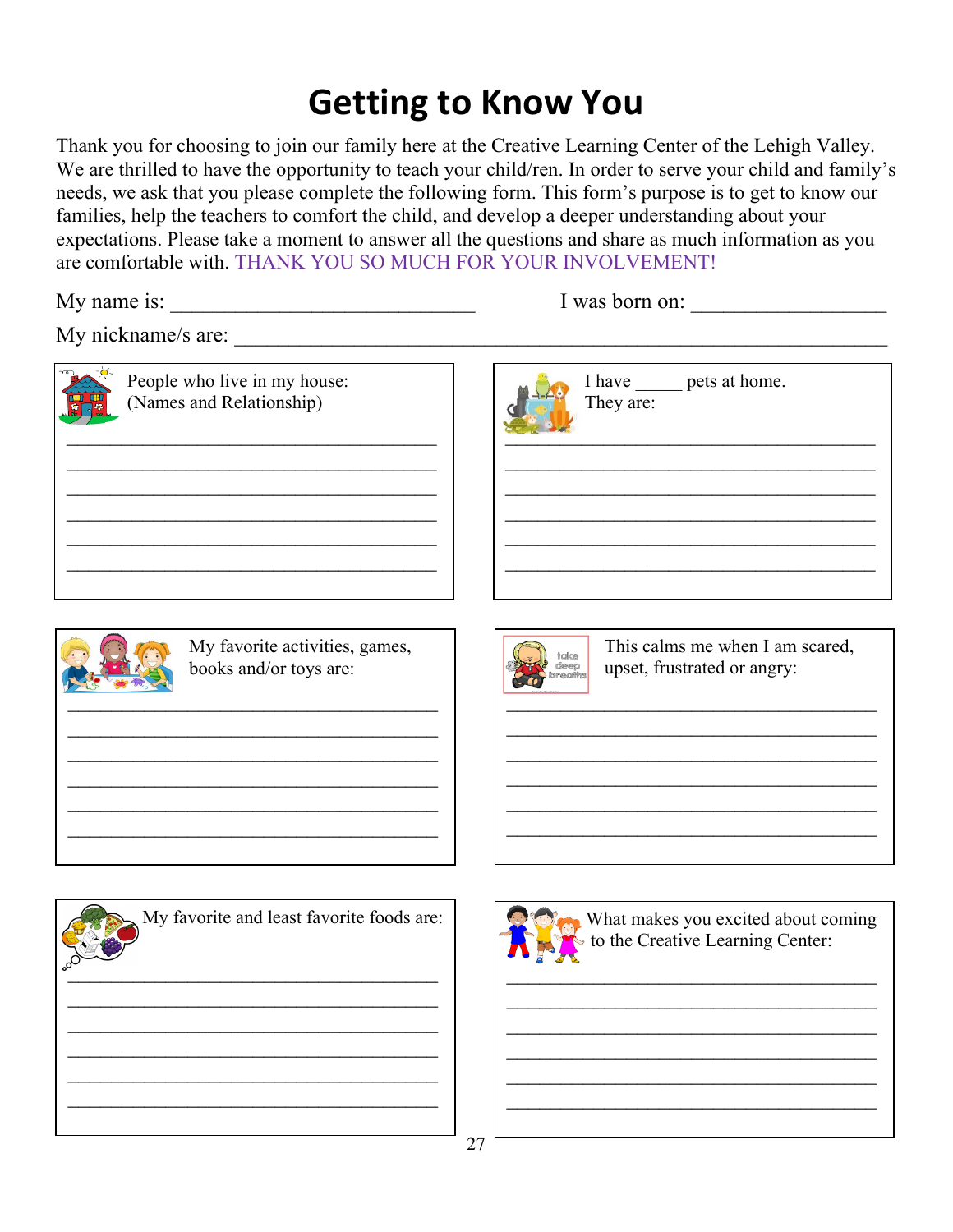

 Describe your child's schedule: (Wake up, activities, routine, bedtime, etc)

 $\mathcal{L}_\text{max}$  , which is a set of the set of the set of the set of the set of the set of the set of the set of the set of the set of the set of the set of the set of the set of the set of the set of the set of the set of  $\mathcal{L}_\text{max}$  , which is a set of the set of the set of the set of the set of the set of the set of the set of the set of the set of the set of the set of the set of the set of the set of the set of the set of the set of  $\mathcal{L}_\text{max}$  , which is a set of the set of the set of the set of the set of the set of the set of the set of the set of the set of the set of the set of the set of the set of the set of the set of the set of the set of  $\mathcal{L}_\text{max}$  , which is a set of the set of the set of the set of the set of the set of the set of the set of the set of the set of the set of the set of the set of the set of the set of the set of the set of the set of  $\mathcal{L}_\text{max}$  , which is a set of the set of the set of the set of the set of the set of the set of the set of the set of the set of the set of the set of the set of the set of the set of the set of the set of the set of



 How do you help your child learn something new:

 $\mathcal{L}_\text{max}$  , which is a set of the set of the set of the set of the set of the set of the set of the set of the set of the set of the set of the set of the set of the set of the set of the set of the set of the set of  $\mathcal{L}_\text{max}$  , which is a set of the set of the set of the set of the set of the set of the set of the set of the set of the set of the set of the set of the set of the set of the set of the set of the set of the set of  $\mathcal{L}_\text{max}$  , which is a set of the set of the set of the set of the set of the set of the set of the set of the set of the set of the set of the set of the set of the set of the set of the set of the set of the set of  $\mathcal{L}_\text{max}$  , which is a set of the set of the set of the set of the set of the set of the set of the set of the set of the set of the set of the set of the set of the set of the set of the set of the set of the set of  $\mathcal{L}_\text{max}$  , which is a set of the set of the set of the set of the set of the set of the set of the set of the set of the set of the set of the set of the set of the set of the set of the set of the set of the set of



 Three things I hope for my child to learn or master:

 $\mathcal{L}_\text{max}$  , which is a set of the set of the set of the set of the set of the set of the set of the set of the set of the set of the set of the set of the set of the set of the set of the set of the set of the set of  $\mathcal{L}_\text{max}$  , which is a set of the set of the set of the set of the set of the set of the set of the set of the set of the set of the set of the set of the set of the set of the set of the set of the set of the set of  $\mathcal{L}_\text{max}$  , which is a set of the set of the set of the set of the set of the set of the set of the set of the set of the set of the set of the set of the set of the set of the set of the set of the set of the set of  $\mathcal{L}_\text{max}$  , which is a set of the set of the set of the set of the set of the set of the set of the set of the set of the set of the set of the set of the set of the set of the set of the set of the set of the set of  $\mathcal{L}_\text{max}$  , which is a set of the set of the set of the set of the set of the set of the set of the set of the set of the set of the set of the set of the set of the set of the set of the set of the set of the set of



## Child History

| 1. Was your child full-term at birth?                                                                                                                 |                                                                                                                      | YES        | NO             |  |
|-------------------------------------------------------------------------------------------------------------------------------------------------------|----------------------------------------------------------------------------------------------------------------------|------------|----------------|--|
| 2. Does your child have any known allergies?<br>If yes, please list:                                                                                  |                                                                                                                      | YES.       | N <sub>O</sub> |  |
| 3. Does your family have any food preferences? (EX: no pork, no juice, no chocolate, etc)<br>If yes, please list:                                     |                                                                                                                      |            |                |  |
| 4. Is your child toilet trained?                                                                                                                      |                                                                                                                      | <b>YES</b> | N <sub>O</sub> |  |
| Is your child in process of toilet training?                                                                                                          |                                                                                                                      | YES        | NO             |  |
| 5. Are there any needs or fears we should be aware of?<br>If yes, please list:                                                                        | <u> 2000 - 2000 - 2000 - 2000 - 2000 - 2000 - 2000 - 2000 - 2000 - 2000 - 2000 - 2000 - 2000 - 2000 - 2000 - 200</u> | <b>YES</b> | N <sub>O</sub> |  |
|                                                                                                                                                       | ** IF relevant, please provide a copy of the evaluation and IFSP or IEP **                                           |            |                |  |
| 6. Has your child ever been in a child care program?<br>If yes, which childcare program?                                                              |                                                                                                                      | <b>YES</b> | N <sub>O</sub> |  |
| 7. Has anyone worked previously with your child?<br>If yes, may we contact them?                                                                      |                                                                                                                      | <b>YES</b> | N <sub>O</sub> |  |
|                                                                                                                                                       |                                                                                                                      |            | Phone:         |  |
| Name: $\frac{1}{\sqrt{1-\frac{1}{2}} \cdot \frac{1}{\sqrt{1-\frac{1}{2}} \cdot \frac{1}{2}} \cdot \frac{1}{\sqrt{1-\frac{1}{2}} \cdot \frac{1}{2}}}}$ | Relationship:                                                                                                        |            | Phone:         |  |
| 8. Is there any other information that we should know that will help your child transition into our                                                   |                                                                                                                      |            |                |  |

1y other information that we should know that will help your child transition into our Center? \_\_\_\_\_\_\_\_\_\_\_\_\_\_\_\_\_\_\_\_\_\_\_\_\_\_\_\_\_\_\_\_\_\_\_\_\_\_\_\_\_\_\_\_\_\_\_\_\_\_\_\_\_\_\_\_\_\_\_\_\_\_\_\_\_\_\_\_\_\_\_\_\_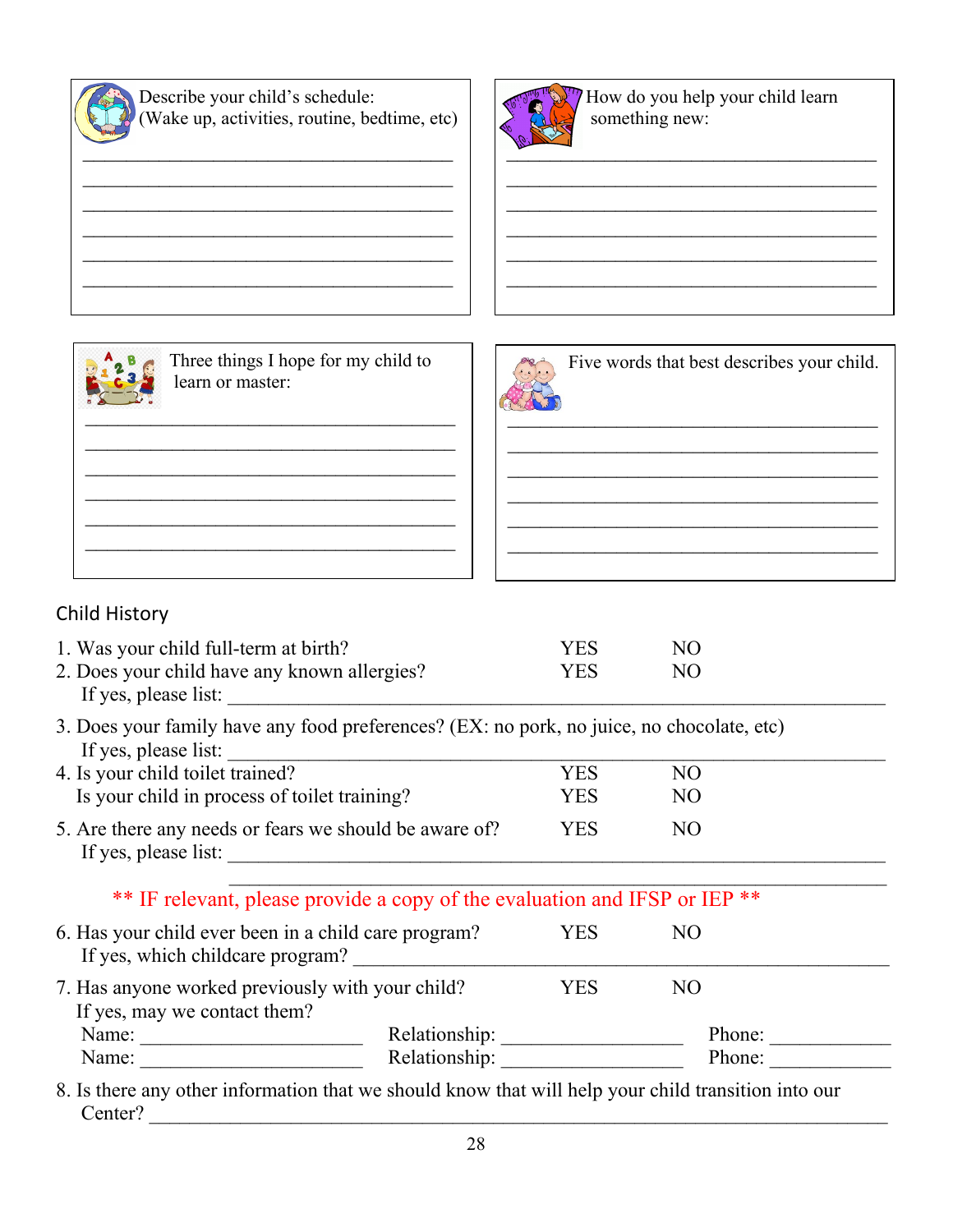Family History

- 1. Are there any custody issues? YES NO If yes, please provide a copy of a Court Order so that we can support your legal custody agreement
- 2. Is there any information about your family's culture, ethnicity, language, religion that is important for us to know?

 $\mathcal{L}_\text{max}$  , and the contribution of the contribution of the contribution of the contribution of the contribution of the contribution of the contribution of the contribution of the contribution of the contribution of t  $\mathcal{L}_\text{max}$  , and the contribution of the contribution of the contribution of the contribution of the contribution of the contribution of the contribution of the contribution of the contribution of the contribution of t

Permission for Release of Information: CLCLV has my permission to obtain records and discuss information pertaining to my child with agencies involved in the care and development of my child.

| Director Signature        |  |
|---------------------------|--|
| Parent Signature          |  |
| Parent Decline            |  |
| Meeting Date with Teacher |  |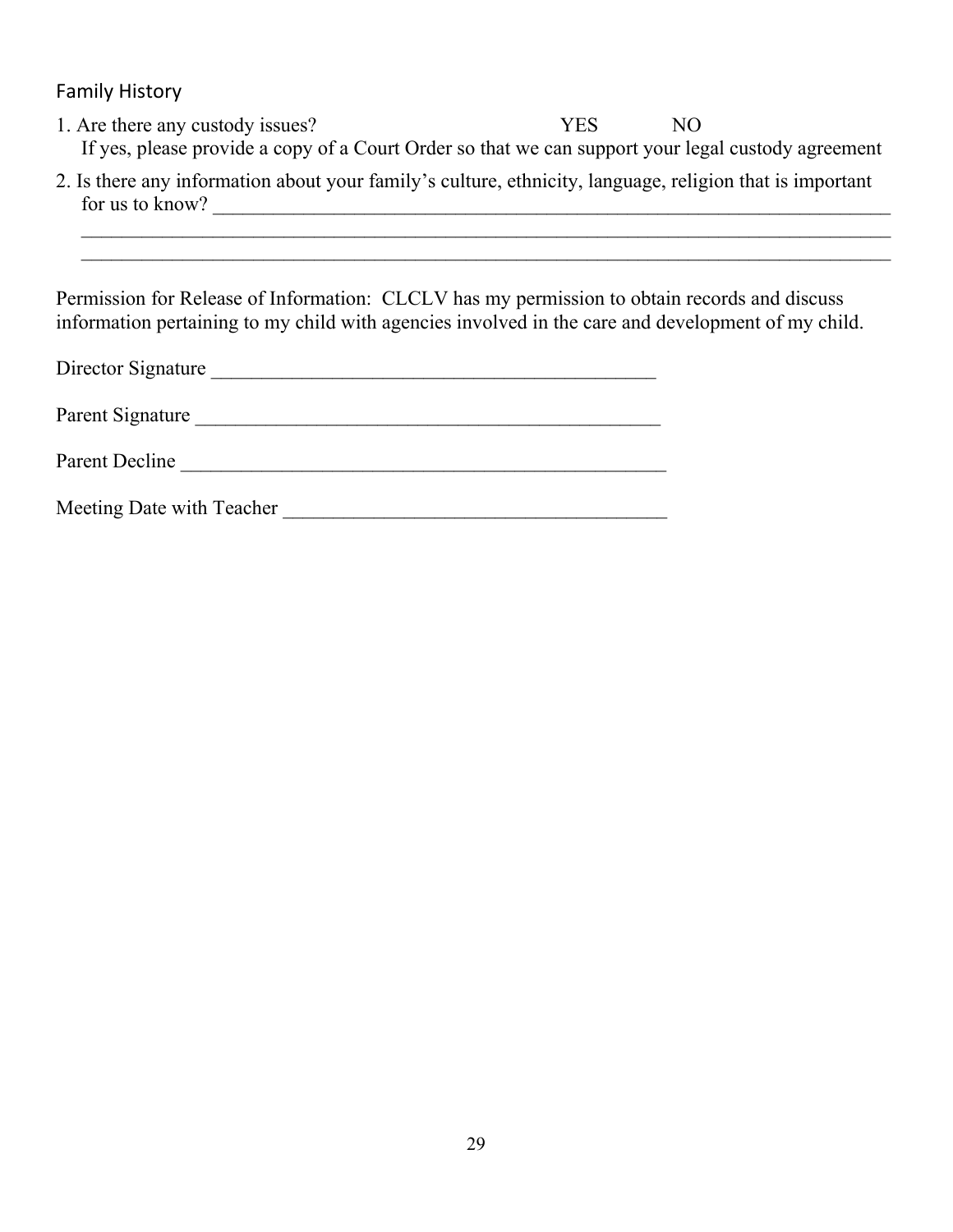# **Infant Feeding Schedule**

|                      |                                                                                               | Date Enrolled:              |              |
|----------------------|-----------------------------------------------------------------------------------------------|-----------------------------|--------------|
|                      | Drop Off Time: Pick Up Time:                                                                  |                             |              |
|                      | Please initial below to indicate preference:                                                  |                             |              |
|                      | Breast milk ________ Formula (provided by you) ________ Formula (Target Brand provided by us) |                             |              |
|                      | Spring water (provided by you) ________ Tap water (provided by us)                            |                             |              |
|                      | Please indicate below normal daily feeding schedule:                                          |                             |              |
| $2 \text{ oz}$       |                                                                                               |                             |              |
|                      | $-4$ oz Times of day $     -$                                                                 |                             |              |
|                      |                                                                                               |                             |              |
|                      |                                                                                               |                             |              |
|                      | Please indicate below if introduced and when:                                                 |                             |              |
| Apple juice Date:    |                                                                                               |                             |              |
| Rice Cereal Date:    |                                                                                               | <b>Catmeal Cereal Date:</b> |              |
| Green Beans          | Date: $\qquad \qquad$                                                                         | Apples                      | Date: $\_\_$ |
| Sweet Potatoes Date: |                                                                                               | Pears                       | Date: $\_\_$ |
| Carrots              | Date:                                                                                         | Peaches                     | Date:        |
| Peas                 | Date:                                                                                         | Banana                      | Date:        |
| Squash               | Date: $\qquad \qquad$                                                                         |                             |              |
| Chicken              | Date: $\qquad \qquad$                                                                         | Turkey                      | Date:        |
| Beef                 | Date:                                                                                         | Pork                        | Date:        |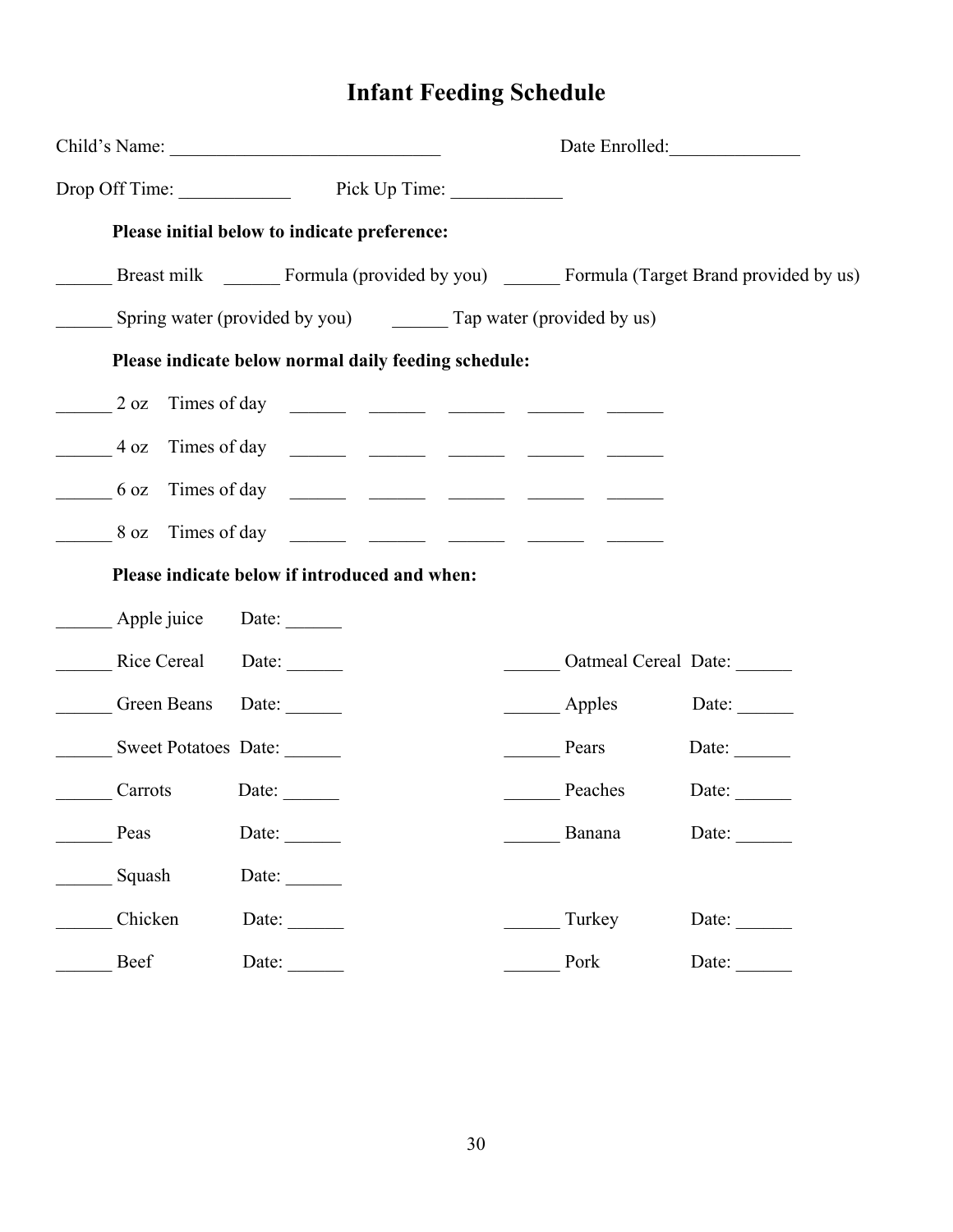# **Contract**

Payment Due Date: Monday by 6:30pm as per Parent Agreement Form and payment option selected below. **If you do not pay your child will not allowed to attend**.

**Absences/Holidays/Snow Days:** Parent/Guardian is responsible for paying the required tuition amount no credit will be given for day/days not in attendance.

**Outstanding Balances:** If your child has an outstanding balance, your child will be declined the ability to maintain an active status, transition to a new classroom, transfer records, or obtain end of year tax statements until the account balance is current or paid in full.

**Returned Bank Draft:** a \$30 fee per NSF bank draft will be charged; future payments may be required in the form of cash.

**Declined Credit Card:** A \$10 fee will be applied to each time a credit card is declined for any reason. Late Pick Up Fee: \$20 for the first 15 minutes past program hours selected (your agreed time within your 10) hours) and \$1.00 each minute thereafter. Example (your hours are 8:00-5:00, you pick up at 5:45 your late fee will be \$20 for first 15 minutes and \$30 for the additional 30 minutes totaling \$50).

**Refunds/Credit Policy:** The first and last week's tuition due at the time of registration is nonrefundable.

**Vacation Policy:** A two-week prior written notice is required for a vacation credit. Vacation credits are earned after enrollment for 6 consecutive months. This vacation credit may be used for 5 consecutive business days and renew annually according to the calendar year from January-December.

#### **Payment Option Form**

\* Registration Application will not be processed without 1<sup>st</sup> and last week's tuition payment.

\* A 2.5% convenience fee will be added to each credit card transaction.

#### **Payment Plan Tuition Credit Cards will be charged every Monday for week of service**

- Weekly/Biweekly Tuition Payment (paid ahead)
- Monthly Tuition Payments (Credit Card/Bank Draft/On Line)

#### **Method of Payment**

- \_\_\_ Cash
- \_\_\_ Check
- \_\_\_ Credit Card (2.5% convenience fee will be added to each transaction)
- \_\_\_ Bank Draft Payment
- Bank Bill Pay Online

#### **Credit Card: (If we have a credit card on file, we will charge it every Monday)**

Master Card Visa Discover

| <b>Credit Card Number</b> | ExpDate: |
|---------------------------|----------|
|                           |          |

3-digit code on back of Bank Debit Card \_\_\_\_\_\_\_\_\_\_\_\_\_\_\_\_\_\_ Zip Code \_\_\_\_\_\_\_\_\_\_\_\_

#### **Bank Draft Payment:**

Routing  $\#\colon \underline{\hspace{2cm}}$ Bank Name: \_\_\_\_\_\_\_\_\_\_\_\_\_\_\_\_\_\_\_\_\_\_\_\_\_\_\_\_\_\_ Name on Account: \_\_\_\_\_\_\_\_\_\_\_\_\_\_\_\_\_\_\_\_\_\_\_\_\_\_\_\_\_

**Bank Bill Pay Online:** Online Banking through your bank, please set CLCLV up as a bill and use your child's name as the account number.

| $\sim$<br>nature<br>519 | Jate<br>uw. |
|-------------------------|-------------|
|                         |             |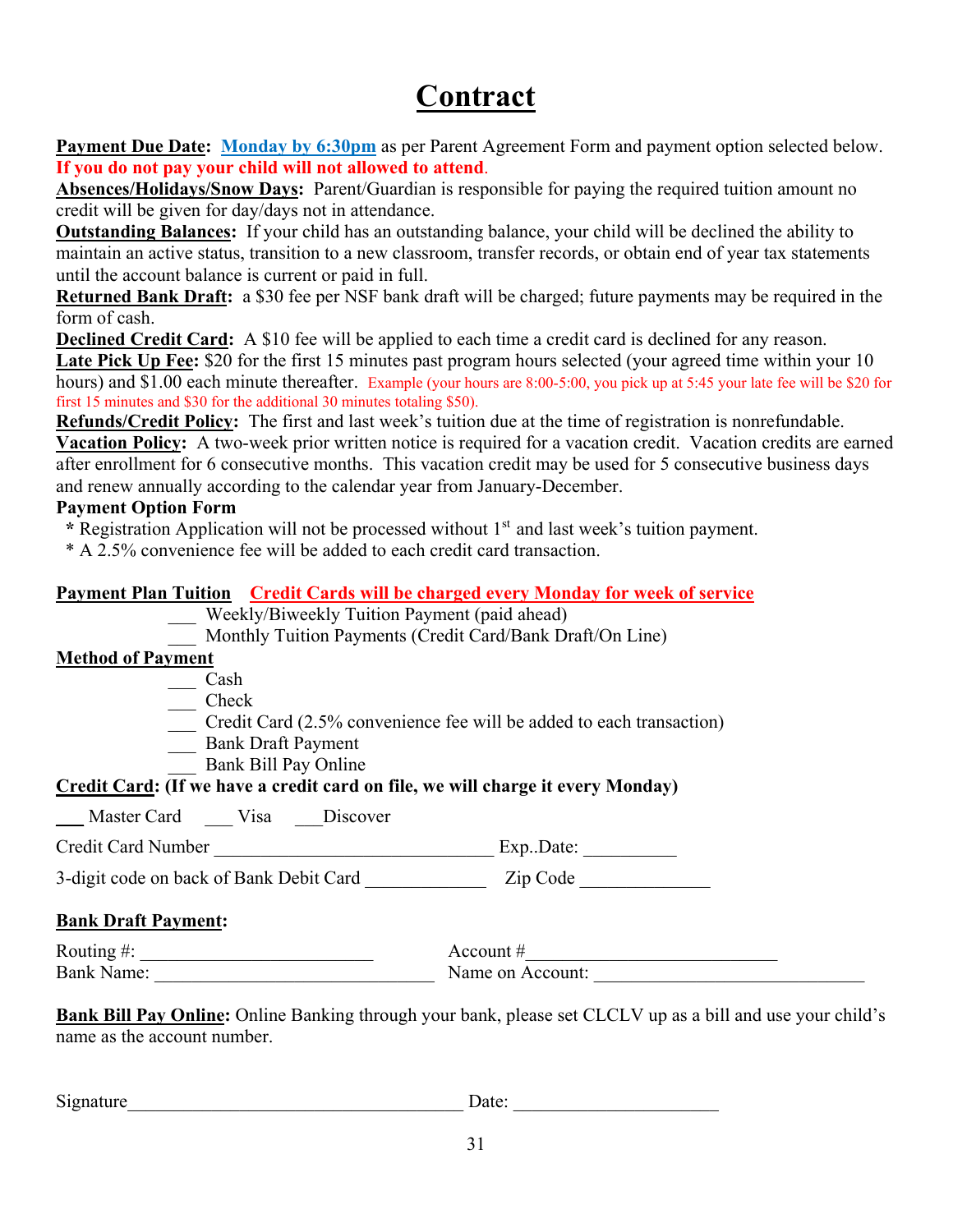I, the parent/guardian have reviewed and approved this registration information. I have read, understand and agree to comply with the CLCLV's payment procedures and policies. I understand that my child will become ineligible for participation in the childcare program if payment has not been received by CLCV weekly on Monday by 6:30pm or in advance Bi-weekly/Monthly (**this guarantees your spot in our center**). I agree to update the emergency contact parent consent form, agreement form, health appraisal forms and any information whenever changes occur or every six months at a minimum (DHS Standards 3270.124, 3280.124, 3290.124) I agree to a two-week written notice to the Child Care Director prior to my child's last day in the program. CLCLV will not provide care on holiday/in-services days listed on our Holiday Page.

| <b>Parent/Guardian Signature</b> | Date: |
|----------------------------------|-------|
| <b>Enrollment Date:</b>          |       |

**How Did You Hear About Us So We Can Thank,**  $\frac{1}{2}$  **2** 

**Provider Signature\_\_\_\_\_\_\_\_\_\_\_\_\_\_\_\_\_\_\_\_\_\_ Date: \_\_\_\_\_\_\_\_\_\_\_\_\_\_**

# **Confidentiality Policy between Staff and Families Parents please read and initial**

CLCLV Staff are not permitted to babysit any child enrolled in either center. Parents please initial stating that you understand this policy.

CLCLV Staff and families are not permitted to be friends on Facebook, Instagram, or any other social media outlet. Parents please initial that you understand this policy.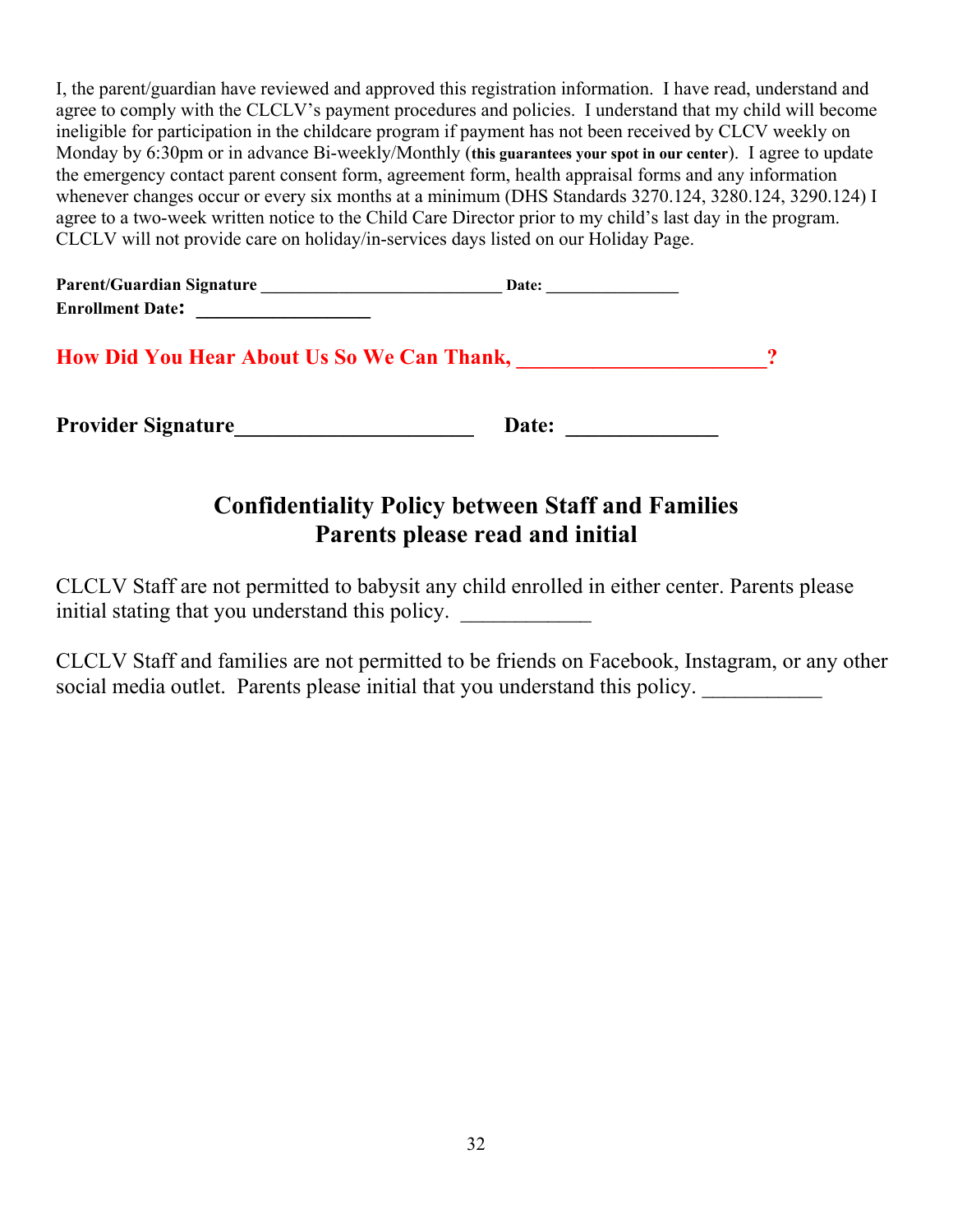### **INDIVIDUALIZED EDUCATION PLANS (IEP) & INDIVIDUALIZED FAMILY SERVICE PLANS (IFSP) INFORMATION SHEET**

Because of the diverse set of needs of the children in your program, it is important to gather as much information about the best ways to educate each child. IEP's and IFSP's are created by service providers working with children with special needs and include this information. The Keystone STARS Performance Standards therefore require each early learning provider to request copies of IEP's and IFSP's for the children in their care. This request should be made as early as possible. There are many ways to make this request, and the "sign off sheet" sample below is one example. Other possibilities include asking during the enrollment meeting and including the request with the Parent Handbook. Because of the importance of the IEP/IFSP to a child's learning, the program should have a copy before the child begins to attend, if possible.

The information found on an IEP/IFSP is protected by privacy laws including the Health Insurance Portability and Accountability Act (HIPAA). Releases of information may also be required to speak to members of a child's treatment team. Professional development regarding privacy issues, and HIPAA in particular, is highly recommended.

#### **Parent Sign-off Sheet**

#### **Child's Name:**

Your child's growth and development is measured with developmental assessments. If your child currently has an IEP/IFSP, it would be beneficial to share a copy of this plan with us so we can work together to ensure that the guidelines are put into practice. You do not have to provide this information if you do not wish to do so.

| $\Box$ | I am providing a copy of my child's IEP or IFSP. |  |  |  |
|--------|--------------------------------------------------|--|--|--|
|--------|--------------------------------------------------|--|--|--|

 $\Box$  I am not providing a copy of my child's IEP or IFSP

 $\Box$  Not Applicable

**Signature: Date:**

**Printed Name:**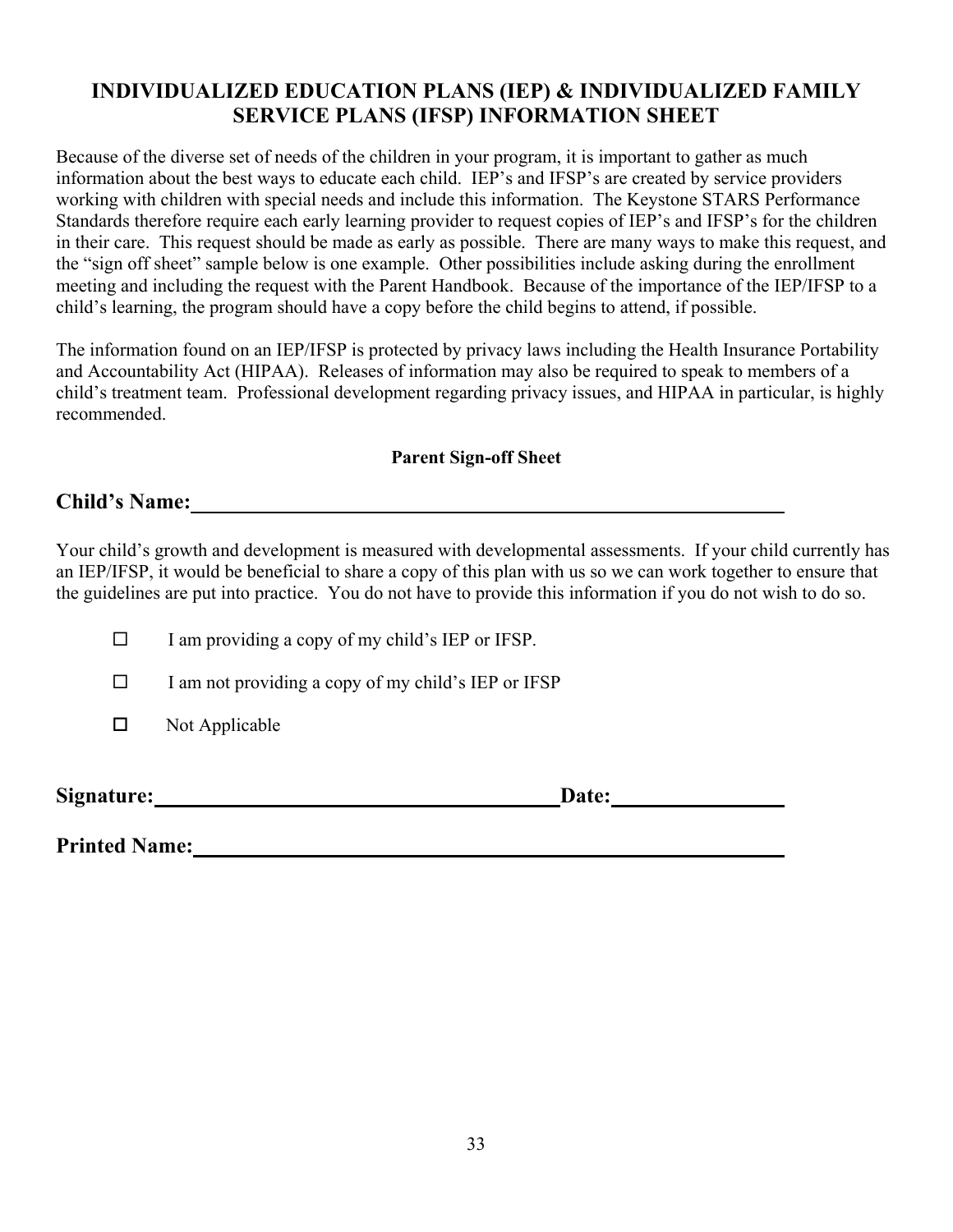# **Suspension/Expulsion Inclusive Support Policy**

Updated April 1, 2022

1. Creative Learning Center (CLCLV) is a full inclusion center.

Definition of *Early Childhood Inclusion:*

Early childhood inclusion embodies the values, policies, and practices that support the right of every infant and young child and his or her family, regardless of ability, to participate in a broad range of activities and contexts as full members of families, communities, and society. The desired results of inclusive experiences for children with and without disabilities and their families include a sense of belonging and membership, positive social relationships and friendships, and development and learning to reach their full potential. The defining features of inclusion that can be used to identify high quality early childhood programs and services are access, participation, and supports.

2. **Initial Enrollment**: If your child has a documented developmental/emotional delay/deficit, the IEP or developmental report MUST be given to the center director prior to enrollment.

The following will then occur:

- 3. An observation by our Developmental Specialist will occur within 14 days of enrollment.
- 4. A team meeting will be held within another 14 days, which will include the following individuals: Child's parents, agency/provider, therapists, center director, and developmental consultant. The parent may invite any other support they feel would benefit the child.

| Parent Signature:      | DATE: |
|------------------------|-------|
|                        |       |
| <b>CLCLV</b> Director: | DATE: |

- 3. **Currently Enrolled**: If your child is currently enrolled in CLCLV and has been identified/diagnosed with any developmental/ emotional delay/deficit, the parent must provide documentation/report indicating what the diagnosis is, the needs, and supports your child requires. The following with then occur:
	- 2. A team meeting will be held within 7-10 days, which will include the following individuals: Child's parents, agency/provider, therapists, center director, and developmental consultant. The parent may invite any other support they feel would benefit the child.

| Parent Signature:      | DATE:           |
|------------------------|-----------------|
| <b>CLCLV</b> Director: | DATE:<br>$\sim$ |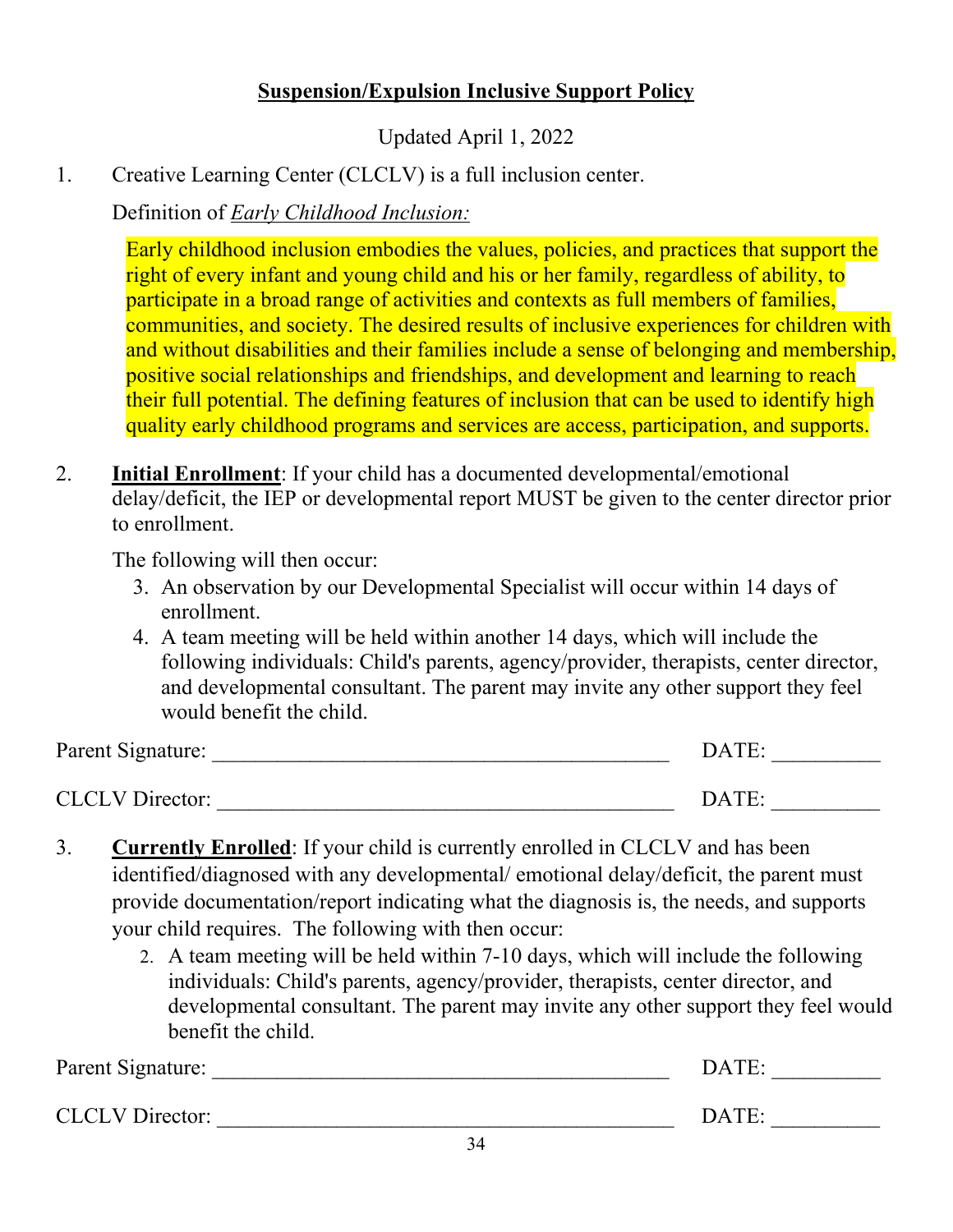- 4. **Developmental Concerns**: In the case we are having concerns related to your child's development, including disciplinary problems where physical aggression is observed, our developmental consultant will conduct an observation of your child. The following will then occur:
	- 9. The parents will be notified, and a meeting will be scheduled and held within 7 days of the observation so we can take a proactive approach and develop a plan of action.
	- 10.The plan will be implemented in the classroom along with assistance from our developmental consultant.
	- 11.We will document any concerns/physical aggression observed daily for parents, director's and developmental consultant.
	- 12.When a child's behavior concerns are severe and warrants his/her removal from the classroom twice in one day, parents will be called to pick up the child from the center.
	- 13.He/she will be able to return to the center on the following day.
	- 14.If the child needs to be sent home (3) three days in one weeks' time, the parent will be contacted on the third day, and programming will be suspended for a period of (3) three working days, beginning the day after the removal.
	- 15.A conference will be set up prior to the child's return to the center. Parent, teacher, development consultant, director and owner will be in attendance. This meeting will include possible strategies and the need for assistance in the classroom.
	- 16.This process if very difficult for all staff and Director's. We do not want to expel any child, however care can end immediately if we feel that we cannot provide the support your child may need and or immediate threat to the safety or well being of your child, the children in the classroom or our staff.

| Parent Signature:      | DATE: |  |
|------------------------|-------|--|
| <b>CLCLV</b> Director: | DATE: |  |

Remember we are here to work as a team. If parents choose not to follow through with our recommendations or policies, CLCLV may not be the appropriate environment for your child.

Creative Learning Center reserves the right to disenroll a child at any time, without notice, if the above agreement is not upheld by the parent.

| Parent Signature:      | DATE: |  |
|------------------------|-------|--|
| <b>CLCLV</b> Director: | DATE: |  |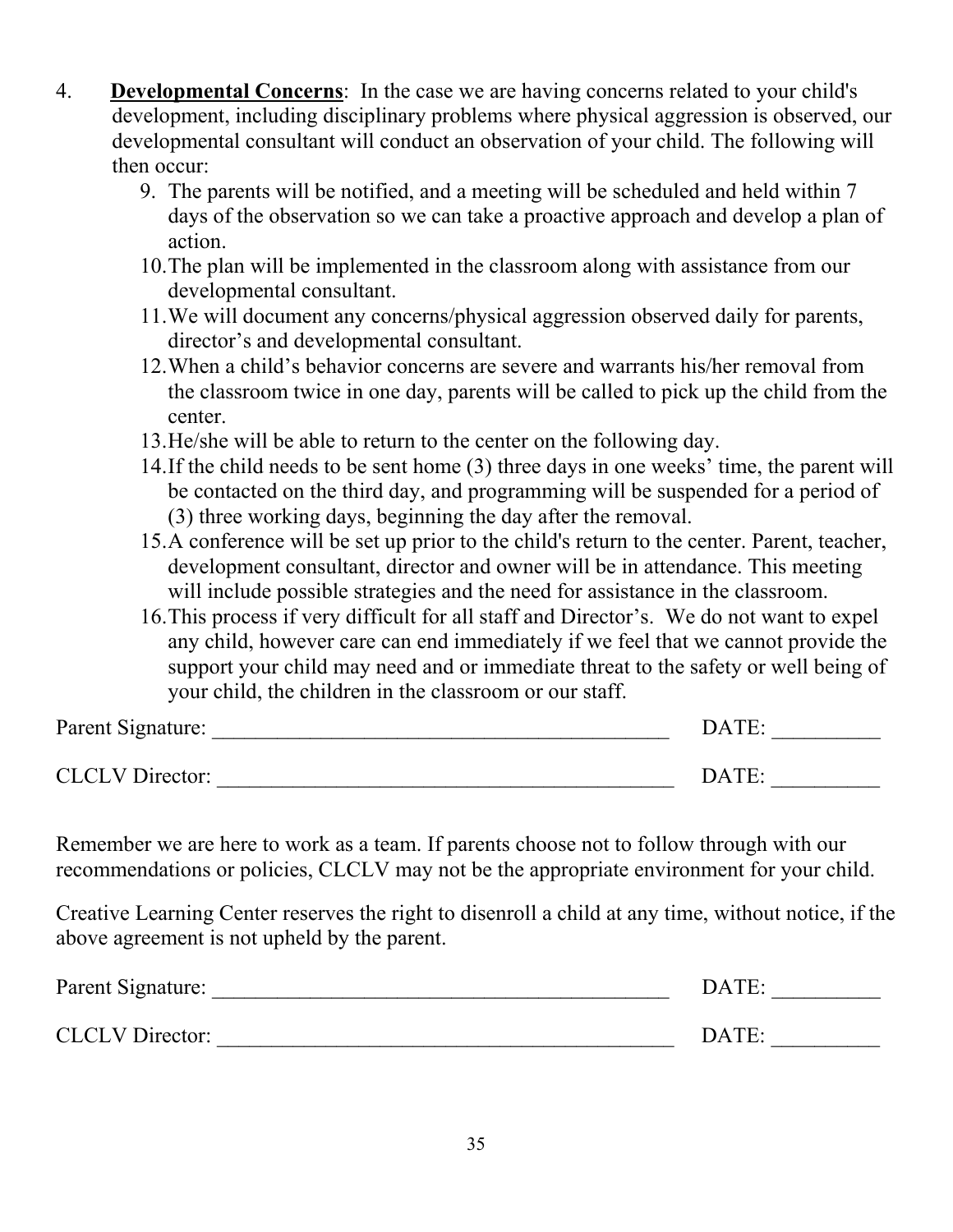If you have any questions or thoughts, please document them below and they will be addressed by the director at the time of signature.